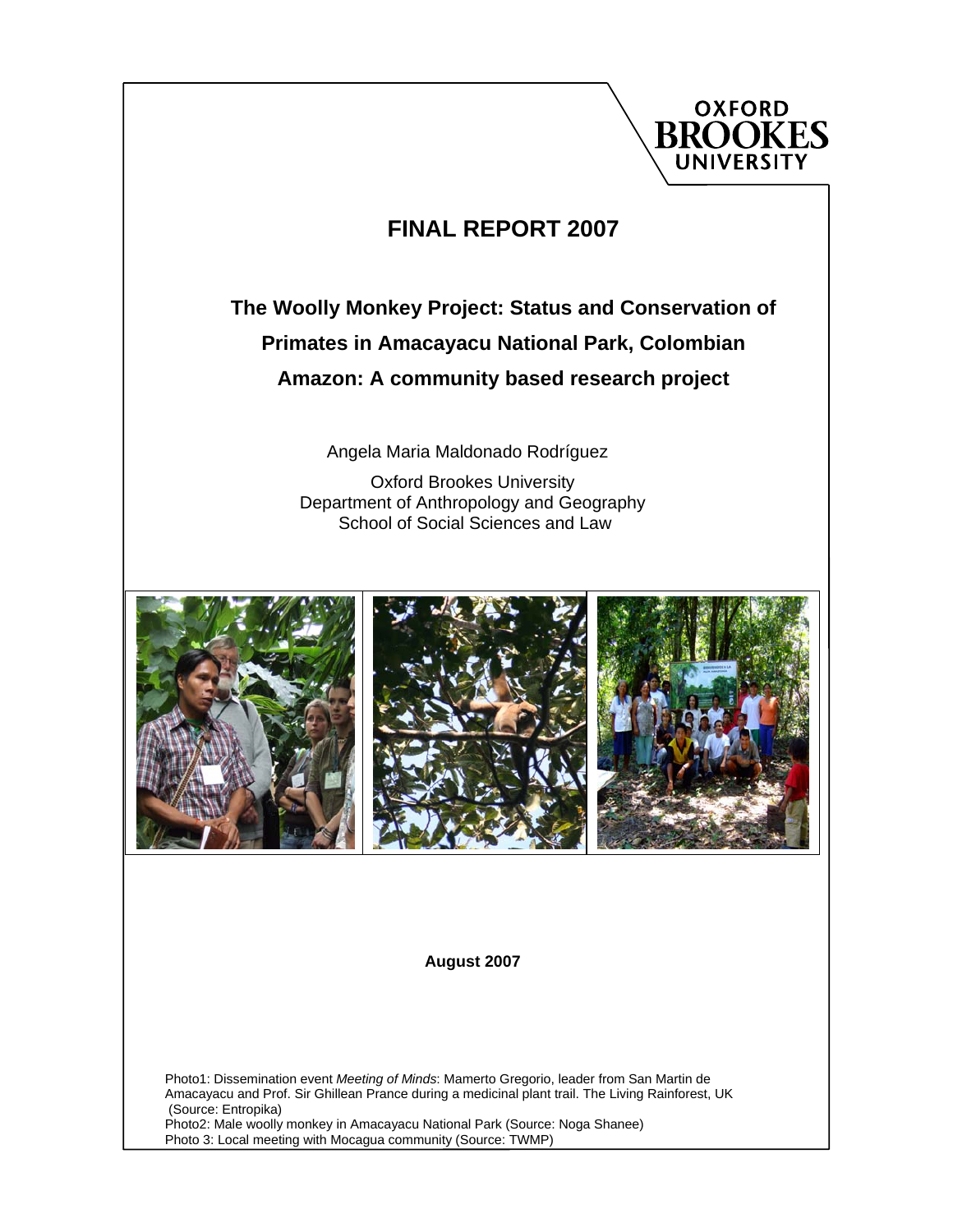#### **PRESENTED TO:**

**Rufford Small Grants Rainforest Concern Rivet-Carnac Family Royal Geographical Society The Monkey Sanctuary Trust One World Wildlife International Primate Protection League Kilverstone Trust Reserve Life Support Ltd. Fundacion Tropenbos Oxford Brookes University Ome Biological Station World Wildlife Fund** 

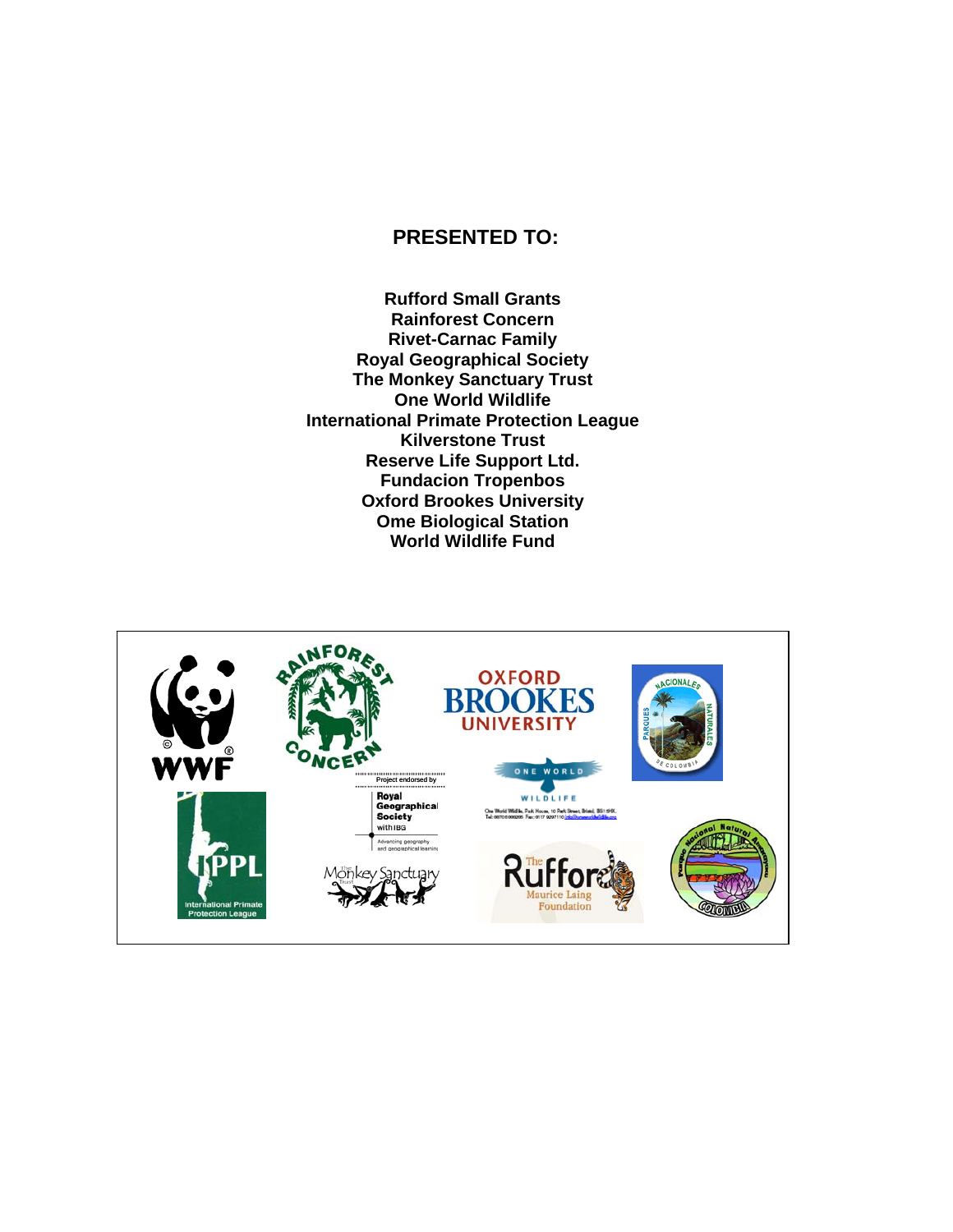#### **Acknowledgments**

 This work would not have been possible without the generous assistance of many people and institutions. Firstly, I would like to give my deepest thanks to the Tikuna communities of Mocagua and San Martin for their priceless support during the field work, and to the staff of Amacayacu National Park, Colombian Park System and Dr. Sara Bennett for the logistic support. Thanks to Oxford Brookes University for the institutional support. Thanks to the volunteer team: Hannah Parathian, Alex King, Clair Tucker, Sam Shanee and Liz Tyson (The UK);Noga Shanee (Israel); Andres Barona, Lina Pelaez, Juan David Sanchez, Andrea Barrera, Jenny Zambrano, Maria Jose La Rota, Johanna Aldana and Juliana Ospina (Colombia) for their valuable help. Thanks to Mike Rivet-Carnac and Liz Tyson for proof reading this report. Finally, I wish to thank the Rivet-Carnac family (UK), Rufford Small Grants, Rainforest Concern, WWF, Royal Geographical Society, The Monkey Sanctuary Trust, IPPL, Tropenbos-Colombia, OWW, Kilverstone Trust, Prof. Thomas Defler and Reserve Life Support Ltd for funding this project.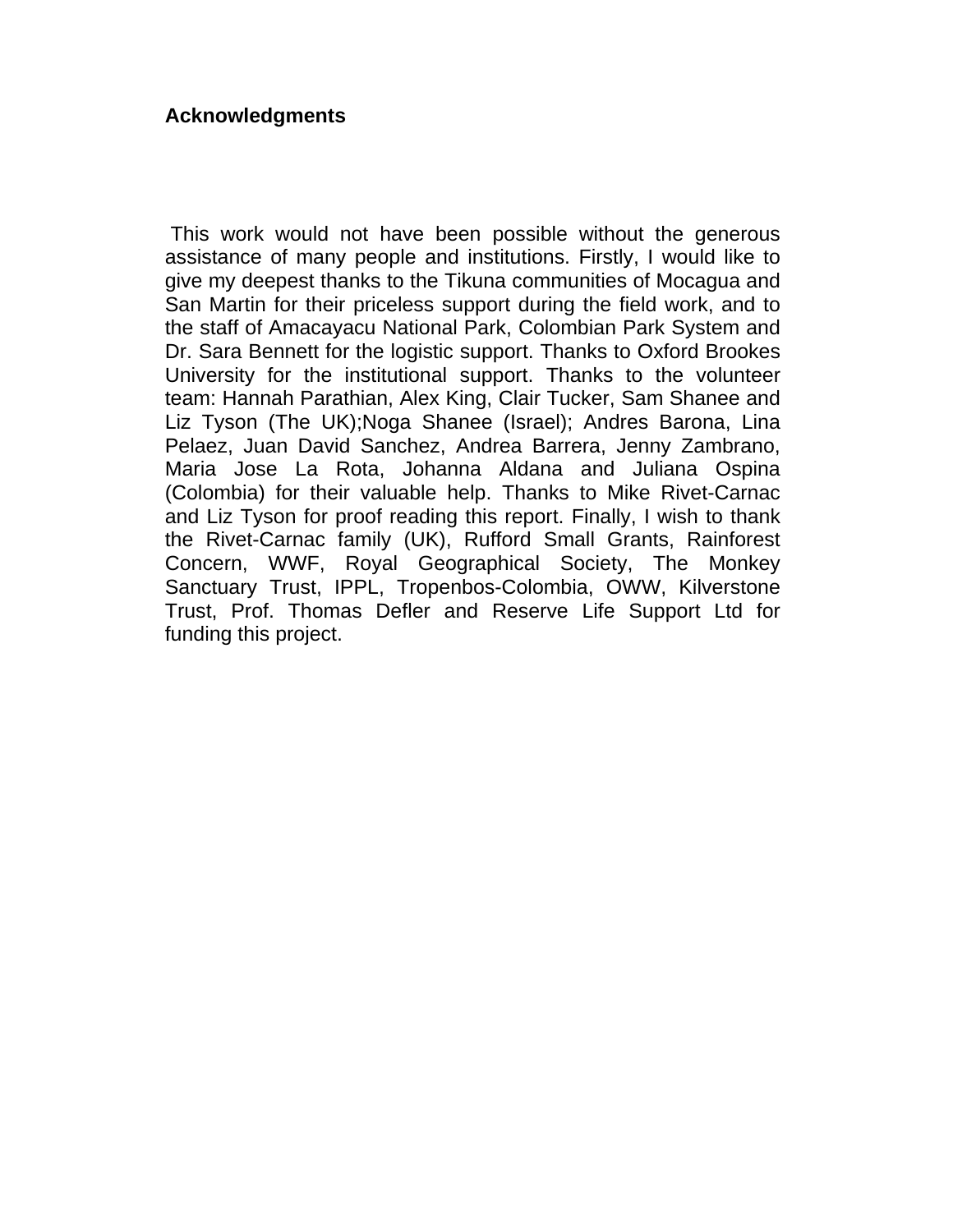## **CONTENTS**



| 1.<br>$\overline{2}$ . | <b>INTRODUCTION</b><br>2.1.<br>2.2.<br>2.3. | <b>BACKGROUND INFORMATION</b><br>Hunting in tropical rainforests and species vulnerability<br>Overlapping areas and their implications for conservation<br>Tikuna Indigenous People<br>2.3.1.<br>Mocagua community<br>$2.3.2.$<br>$2.3.3.$<br>San Martin de Amacayacu<br><b>REM</b> | 1<br>$\overline{\mathbf{c}}$<br>$\frac{2}{3}$<br>$\overline{\mathbf{4}}$<br>$\overline{\mathcal{L}}$<br>$\frac{5}{5}$ |
|------------------------|---------------------------------------------|-------------------------------------------------------------------------------------------------------------------------------------------------------------------------------------------------------------------------------------------------------------------------------------|-----------------------------------------------------------------------------------------------------------------------|
| 3.                     | <b>AIMS</b>                                 |                                                                                                                                                                                                                                                                                     |                                                                                                                       |
| 4.                     | <b>OBJECTIVES</b>                           |                                                                                                                                                                                                                                                                                     | $\frac{5}{6}$                                                                                                         |
| 5.                     | <b>METHODS</b>                              |                                                                                                                                                                                                                                                                                     | $\overline{6}$                                                                                                        |
|                        | 5.1.                                        | Study site                                                                                                                                                                                                                                                                          |                                                                                                                       |
|                        |                                             | 5.1.1.<br>Overlapping areas                                                                                                                                                                                                                                                         | $\begin{array}{c} 6 \\ 6 \end{array}$                                                                                 |
|                        |                                             | 5.1.2.<br>Omé Biological Station                                                                                                                                                                                                                                                    | $\overline{7}$                                                                                                        |
|                        | 5.2.                                        | Primate' census                                                                                                                                                                                                                                                                     | $\overline{7}$                                                                                                        |
|                        | 5.3.                                        | Wildlife harvest assessment                                                                                                                                                                                                                                                         | $\begin{array}{c} 8 \\ 8 \end{array}$                                                                                 |
|                        | 5.4.                                        | Participatory methods                                                                                                                                                                                                                                                               |                                                                                                                       |
| 6.                     | <b>RESULTS</b>                              |                                                                                                                                                                                                                                                                                     |                                                                                                                       |
|                        | 6.1.<br>6.2.<br>6.3.                        | <b>Primate' Census</b><br>Harvest of Wildlife in Mocagua and San Martin (preliminary results)<br><b>Dissemination</b><br>6.3.1. Conservation awareness activities<br>6.3.2. Local and regional level<br>6.3.3. National<br>6.3.4. International                                     | 9<br>10<br>13<br>13<br>13<br>15<br>15                                                                                 |
| 7.                     |                                             | <b>RECOMMENDATIONS</b>                                                                                                                                                                                                                                                              | 16                                                                                                                    |
| 8.                     | <b>CONCLUSIONS</b>                          |                                                                                                                                                                                                                                                                                     | 18                                                                                                                    |
| 9.                     | <b>REFERENCES</b>                           |                                                                                                                                                                                                                                                                                     | 19                                                                                                                    |

- 10. **MAPS** 23
- 11. **LIST OF APPENDICES** 24
- 12. **FINANCIAL REPORT**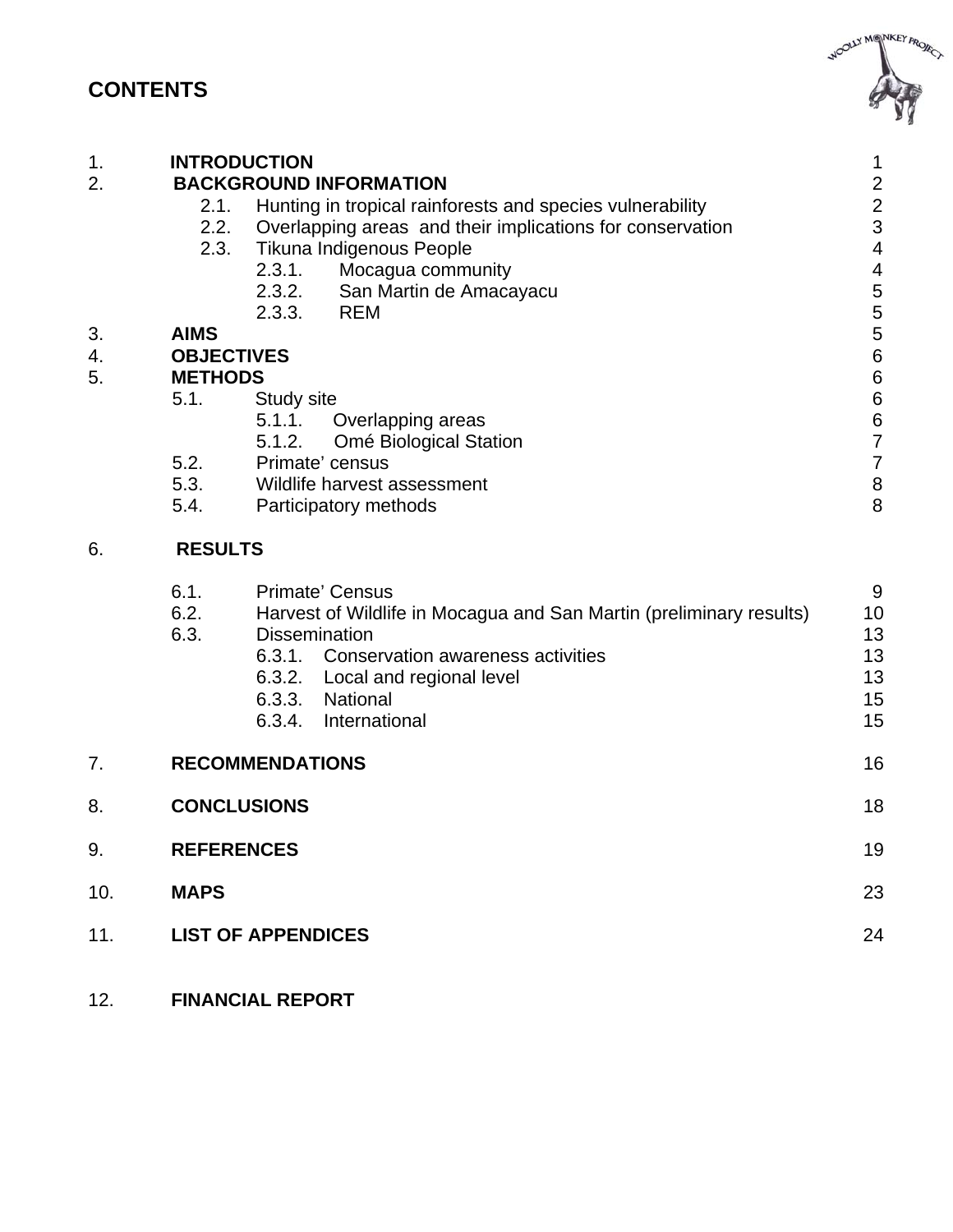#### **1. INTRODUCTION**

 $\overline{a}$ 



Since February 2005, The Woolly Monkey Project (TWMP) has been collecting systematic census data in the overlapping areas within Amacayacu National Park (ANP) and two Tikuna indigenous communities, Mocagua and San Martin de Amacayacu. This community-based project started as a personal initiative of the Principal Investigator (PI) and Dr Sara Bennett<sup>1</sup>, with the aim of addressing the conservation issues affecting the area, placing particular focus on woolly monkeys, one of the hunting target species. After developing a Pilot Project in 2003, the idea had the full support of six indigenous communities and ANP. This research is divided into two: (i) census field work/wildlife harvest assessment, and (ii) a conservation awareness campaign. This report contains information on census field work and an attached appendix includes preliminary information of the conservation campaign (see Appendix 1).

Although the initial idea of this project was to focus on primate conservation, we are currently collecting data on other large mammal hunting targets, such as tapirs and capybara, which are in need of immediate conservation action, but information on their distribution is nonexistent in ANP. This report aims to provide a summary of our research, photographic records and a short film saved on CD to give to the readers an insight to the study sites, their wildlife and the Tikuna people. We apologise for the poor quality of the short film, recording quality is hindered by field conditions and basic standard of equipment available.

We would like to thank you for your support of this ongoing project, which has been providing an alternative income and supplementary education for local people, as well as research opportunities for eight Colombian volunteers and six overseas volunteers (see Appendix 2). Currently, TWMP is part of a regional conservation initiative, *The Calderon Project*, which will extend our conservation efforts to neighbouring areas in order to enhance the effectiveness of ANP as a protected area alongside local communities (see Appendix 3).

<sup>&</sup>lt;sup>1</sup> Dr Sara Bennett: Conservationist carrying out research in the Colombian Amazon for more than 20 years, working alongside indigenous communities and the Colombian Park System (UAESPNN).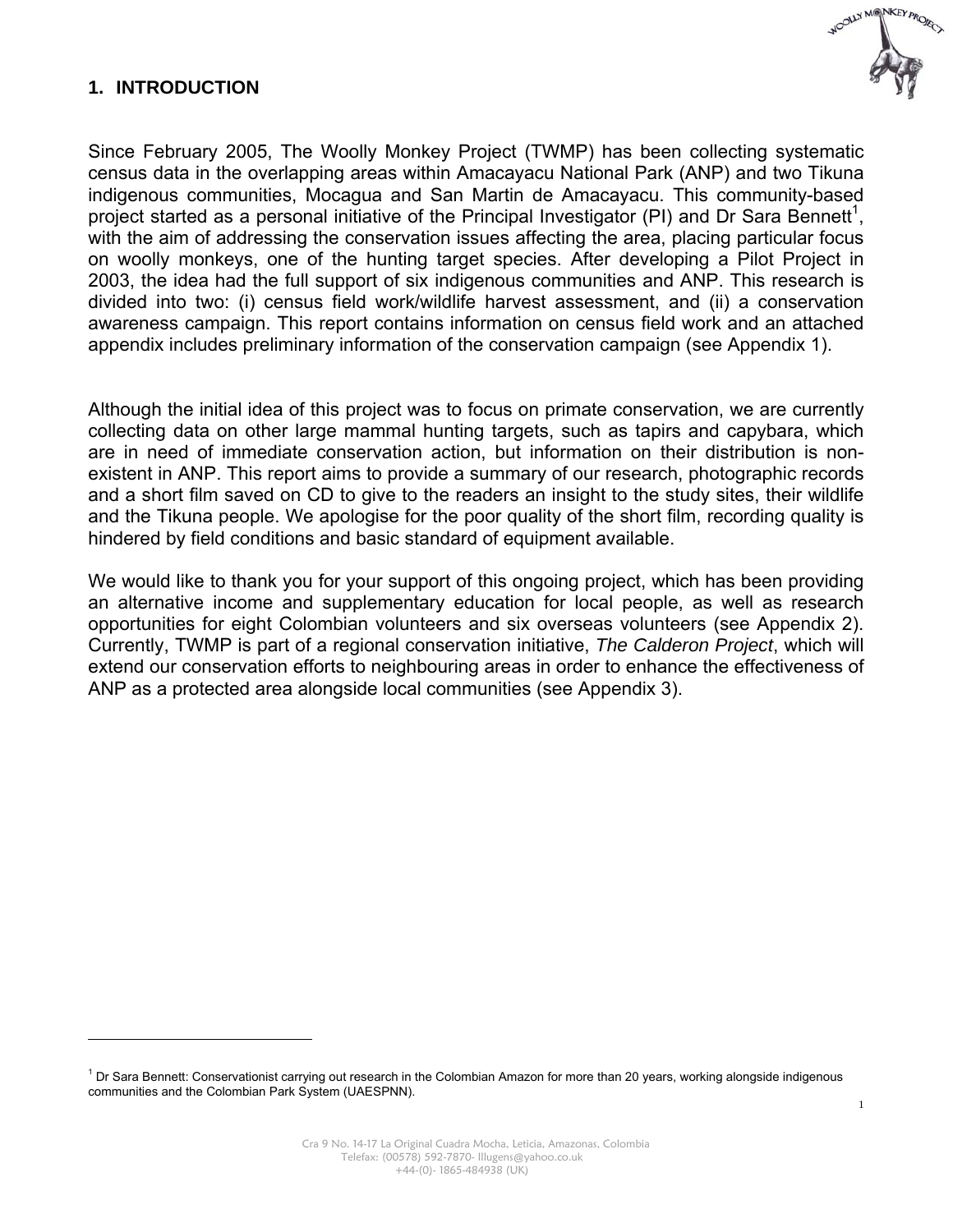

#### **2. BACKGROUND INFORMATION**

#### **2.1. Hunting in tropical rainforests and species vulnerability**

Human beings have inhabited tropical forests for thousands of years, and the length of human habitation in the Americas, let alone the Amazon floodplain, is still a matter for scholarly dispute (Smith, 1999). Recent evidence suggests that the diverse environments in the Americas were penetrated by hunter-gatherers at least 30,000 years ago (Dillehay and Collins 1988) and central Amazonia 10,000 years ago by Paleo-Indian people (Roosevelt et al 1996). Many groups of hunter-gatherers built base camps close to floodplains of certain rivers, especially the Amazon. Some groups may have settled on higher parts of the floodplain, because they were specialists in foraging in such environments (Smith, 1999). For millennia, indigenous people have depended on hunting and fishing to fulfil their protein requirements (Robinson and Bennett, 2004). Some hunting target species have been able to withstand human hunting, but other hunting sensitive species were unable to survive the human harvest and, owing to their life history traits and ecological constraints, have become locally or globally extinct (Olson and James 1982; Michalski and Peres. 2005).

For instance, in the mid-nineteenth century wild populations of the black-bellied tree duck *(Dendrocygna autumnalis)* were robust on parts of the Amazon floodplain. Nowadays hunting pressure has reduced this species to small groups, drastically affecting the diet of local people, particularly on the Marajo Island (Smith, 1999). Peres (2000) estimated that 3.8 million primates are consumed annually in the Brazilian Amazon (range in estimates, 2.2 to 5.4 million), which represents a total biomass harvest of 16,092 tonnes and a mean annual market value of \$34.4 million (Chapman and Peres, 2001; Peres, 2001).

Comparative studies carried out in the Brazilian (Peres, 2001) and the Colombian Amazon (Palacios and Peres, 2005) suggested that vertebrate biomass was strongly correlated with hunting pressure. Large primates' densities were consistently low in hunted areas, with the ateline primates (e.g. woolly monkeys, howler monkeys, spider monkeys and muriqui monkeys) being the hunting targets.

Bearing in mind the three characteristics that influence species vulnerability in population decline: i) rate of population increase; ii) longevity and iii) generation time (Pimm, 1991), atelines are so highly sensitive to hunting that even subsistence levels of hunting can result in local extinction (Peres, 1991; Stevenson *et al.* 2005). Their vulnerability is mainly caused by their low reproductive rates and long inter-birth intervals (Peres, 1990). Selective hunting may also affect the sex ratio of primates influencing their population growth (Peres, 1991; Sinclair et al 2006). The ecological role of atelines is invaluable, as recent evidence suggests in some Neotropical forests, large primates, particularly woolly monkeys, can play important roles as seed dispersers for canopy plant species (Andresen, 1999; Dew, 2002; Russo *et al.,* 2005; Stevenson, 2000; 2002). Their extinction may strongly affect community wide patterns of seed dispersal and thus plant diversity (Dew 2002, Stevenson *et al.,* 2005; Stevenson and Aldana unp. data).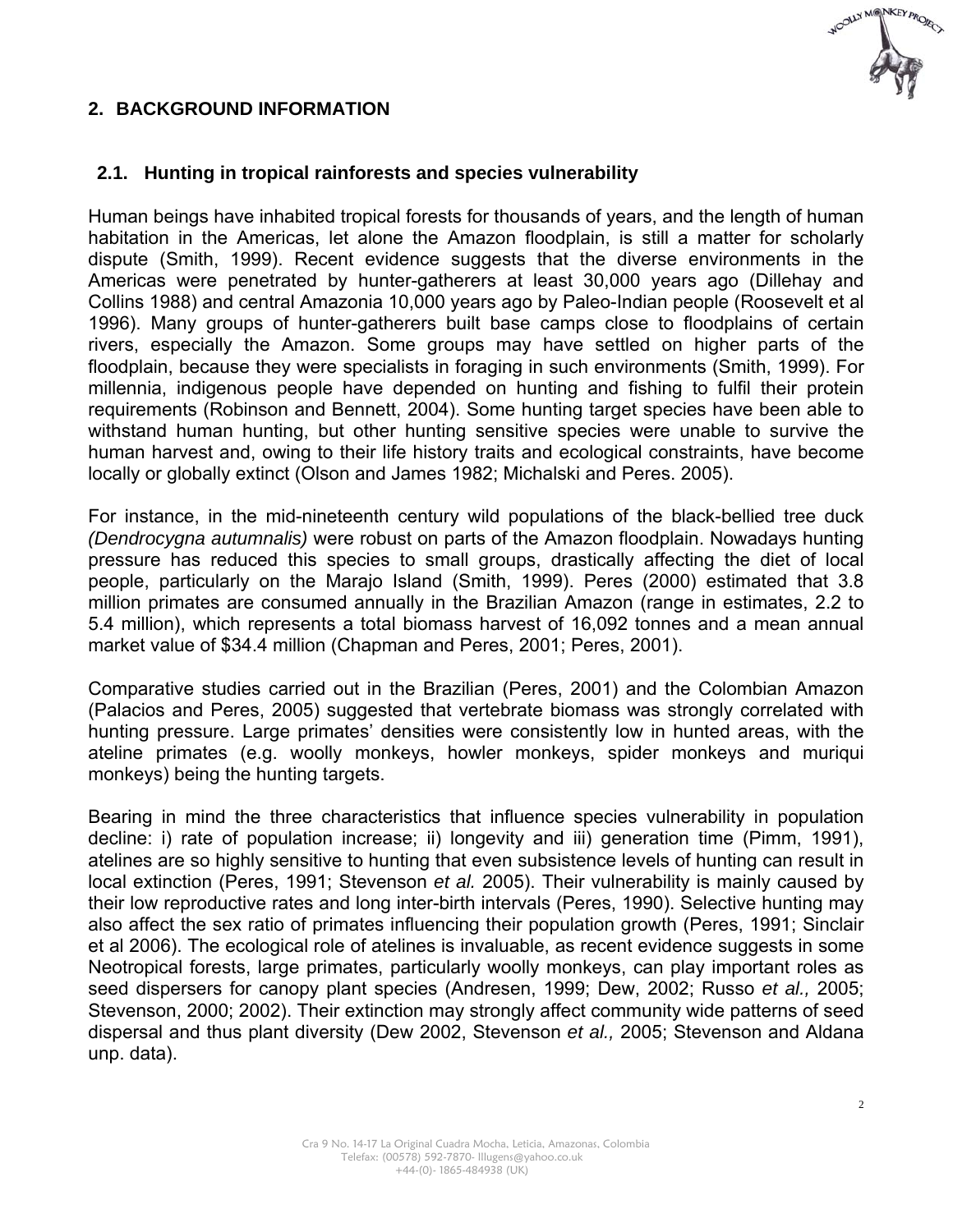

Unfortunately key vulnerable species like *Lagothrix* (woolly monkeys), whose ecological role is vital for seed deisperal, are not always included in the most suitable category of threat in the IUCN Red List classification. Currently this species is classified as Lower Risk (LR/lc) (Rylands, *et al.,* 2000), and despite the efforts of this research to collect information for its reevaluation<sup>2</sup>, to date we do not have all the data required for such purpose. According to the updated version of Guidelines for Using the IUCN Red List Categories and Criteria V 6.2 (2006) geographic range is a priority and *Lagothrix* is widely distributed among the Amazon basin. Nevertheless, as IUCN (2001) states, "*It is important to emphasize here that a taxon may require conservation action even if it is not listed as threatened"*. At local level conservation awareness has been raised and hunting bans are adhered to by one of the Tikuna communities involved in this research (Mocagua), however regional government support is required in order to extend hunting bans/restrictions to other areas exposed to high levels of hunting.

#### **2.2. Overlapping areas<sup>3</sup> and their implications for conservation**

Several authors hold opposing views regarding the presence and impact of local people in protected areas. The arguments range from those who state that indigenous people can live within protected areas without depleting natural resources (e.g. Colchester, 2004; Keller and Turek, 1998), to those who point out that the harmonious coexistence between indigenous people and wildlife in Neotropics relies deeply on low human densities and technological limitations, especially shotguns (Alvard, 1994; Galetti, 2001; Terborg, 2000; Hambler, 2004). As Robinson (2006) states, "*Conservationists have not developed the knowledge or quantified how species loss undermines human livelihoods, security and economic development"*. Attempts to determine the sustainability of hunting so as to design management policies are still in their infancy (Peres, 2000) and researchers should collect enough reliable data (at least five years) before determining hunting quotas and hunting zones (Bodmer and Robinson, 2004).

Palacios and Peres (2005) indicated that in the Colombian Amazon, long-term surveys on large mammals should be implemented on selected sites, specifically overlapping areas within indigenous land and protected areas, to obtain base-line information with the aim of defining and implementing conservation actions. Overlapping areas had been a matter of concern as commercial exploitation of resources has been depleting wildlife and drastically affecting the dispersion of important key plant species (Peres and Palacios, 2007).

 $\overline{a}$ 

 $^2$  Re-evaluation: of taxa against the criteria should be carried out at appropriate intervals. This is especially important for taxa listed under

Near Threatened, Data Deficient and for threatened taxa whose status is known or suspected to be deteriorating (IUCN, 2001) 3 Overlapping areas: In the Colombian environmental legislation, overlapping areas correspond to the land that overlies between Indigenous

reservations (Resguardos Indigenas) and protected areas designated by the Colombian Park System (PNN Amacayacu, 2006)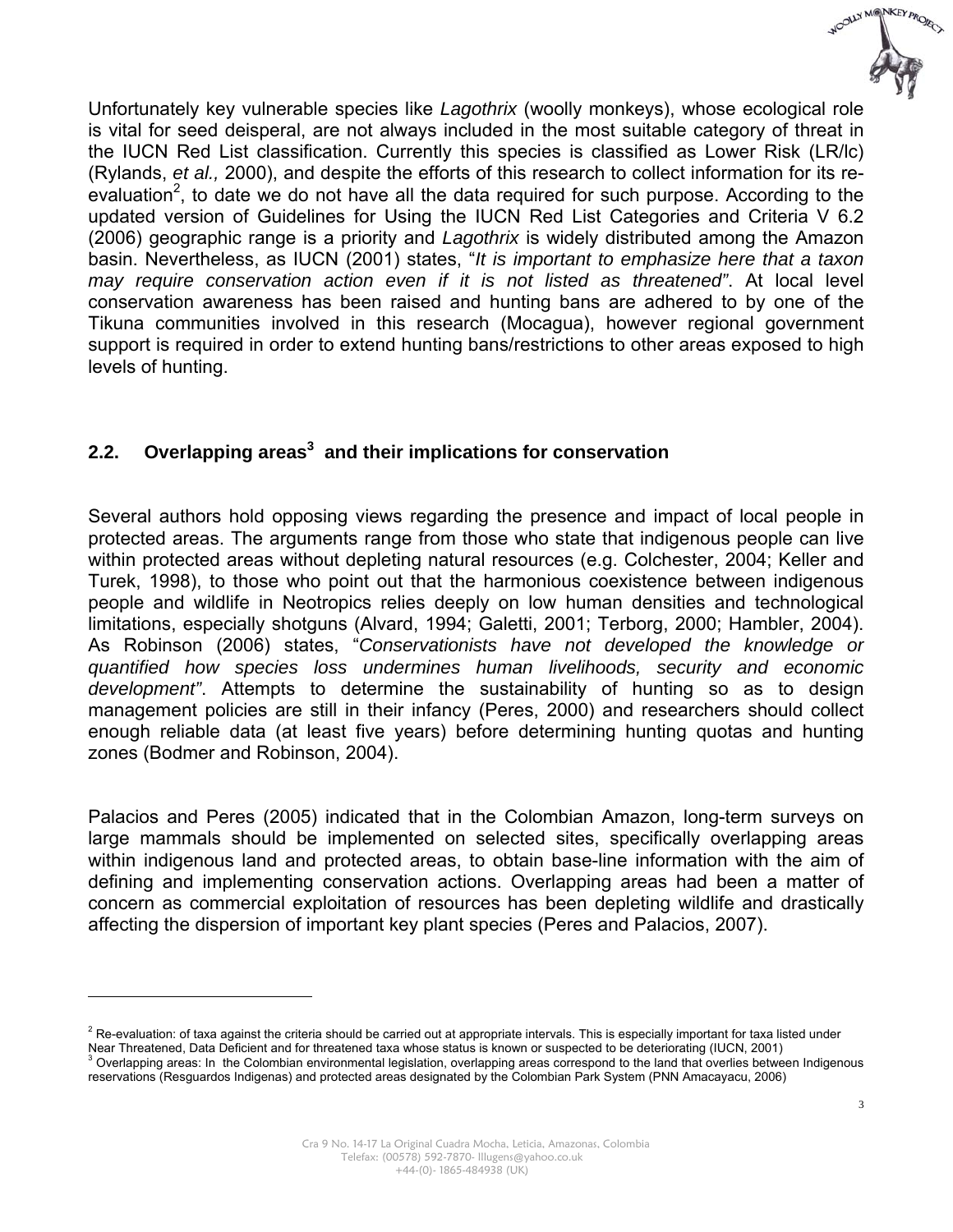

#### **2.3. Tikuna Indigenous People**

 $\overline{a}$ 

The Tikuna indigenous group is widely distributed along the Amazon River in Peru, Colombia and Brazil, with an approximated population of 30,000 inhabitants it is one of the largest indigenous groups in the area (Lopez, 2000). In Tikuna mythology, they originated in the Eware ravine near the Colombian-Brazilian border, and the territory where the community of San Martin de Amacayacu is located, is known as the sacred land where the chosen people live (com. pers. A. Vasquez; Lopez, 2000). In 1932 as a result of a civil war (Peru-Colombia) and ultimately, agreements between Colombia, Peru and Brazil, Colombia gained the Trapecio amazonico (Colombian trapezium), a small portion of land lying on the Amazon River (Bunyard *et, al*, 1993) (see maps 1 & 2). This division fragmented the Tikuna group into the three countries and subsequently into three cultures, although all with the Tikuna dialect as the common language, the second language being Spanish (Colombia and Peru) and Portuguese (Brazil). In the Colombian Amazon the Tikuna population of 7,102 inhabitants represents 1.33% of the Colombian population (DANE 2005b). Their economy relies mainly on horticulture, fishing, gathering and trade. Hunting was a traditional activity and a significant component of their diet; nowadays hunting represents an important economic activity as the trade of meat brings finances to buy commodities such as school supplies, clothes, batteries and petrol.

**2.3.1. Mocagua community:** This community lies next to the visitor centre of ANP, its Indigenous Reservation IR<sup>4</sup> has 4,025 hectares, and its population is approximately 370 inhabitants (see map 3). It provides the main labour for the running of the park, in the form of guides, cooks, carpenters and general workers, which helps the community to minimise the extraction of natural resources for cash acquisition. The Mocaguans have been Christians since late 1960s and the school is managed by Catholics. There is no secondary education in the community, thus students have to go to boarding schools in the next community (Macedonia) or Puerto Narinio and Leticia (closest cities), with a dramatic impact on their traditional way of life. Tikuna language is spoken only by 10% of the community (pers. com. C. Panduro). During the early 1970s the wildlife in the area was radically affected by the skin traffic (Jaguar and Nutria), and owing to its proximity to the Amazon River, traders and complicit local people had easy access to their land. As a consequence, the wildlife in Mocagua's IR decreased and hunting became scarce for local people. Conservation initiatives are welcome as they can see clearly the evident decrease of wild populations of large mammals. Currently Mocagua is the only community in the area applying a hunting ban for woolly monkeys and a hunting restriction for tapirs<sup>5</sup>.

<sup>4</sup> **Indigenous Reservation**: (Resguardo indigena) Legal and socio-political institution made up of an indigenous community, with a title of collective ownership, possesses its territory and is ruled by the indigenous code of laws and its cultural guidelines and traditions (Republic of Colombia 1990).<br><sup>5</sup> Tanir'e bunt reei

Tapir's hunt restriction: only one tapir can be hunted by family each year. There are discrepancies regarding who compose a family unit, as there are 3 families who are the hunters in the community.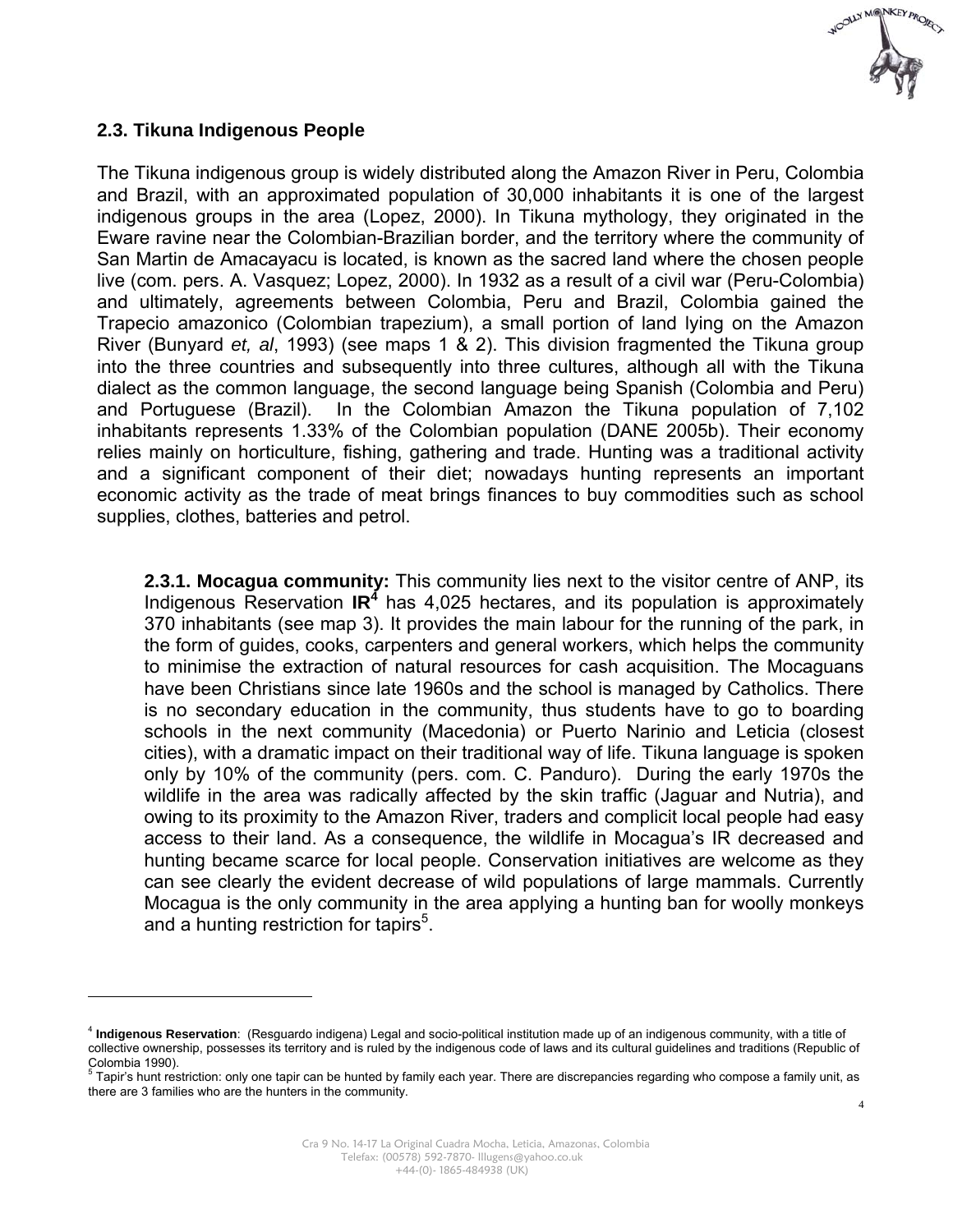

**2.3.2. San Martin de Amacayacu:** San Martin is located on the Amacayacu river, one of the most important tributaries of the Amazon River in the area (see map 3). Its IR is 4,300 hectares and forms part of Puerto Narinio's IR, which has an area of 139,871 hectares (ANP and Franco, 2006). The community has some 495 inhabitants, all of whom speak the Tikuna dialect. It is one of the most traditional communities in the area and hunting practices are still strong. In the early 1980s illicit crops were common in the area, and two runways for illegal trade were established in San Martin's IR.

In the late 1980s the Colombian army bombarded the area, destroying the runways and the laboratories for coca processing, eradicating the illicit crops from the area. Unfortunately, this illegal trade brought income to the community upon which they became dependent. Currently, illegal cedar exploitation and meat trade are the main economic incomes and its exploitation is mainly developed by people from Puerto Narinio (the closest town, part of the general IR), fortunately the community is monitoring the area and the involvement of local people in illegal activities is decreasing. Despite this, economic resources are still needed to implement an ongoing and sustainable monitoring programme. Commercial hunting in the San Martin IR is higher than in other Tikuna communities as their land is rich in large mammals. The meat is sold mainly to Puerto Narinio, especially for the Catholic boarding school. San Martin wants to be independent from the large IR, Puerto Narinio and are currently mapping their IR limits with ANP in collaboration with TWMP.

**2.3.3. REM** (Regimen Especial de Manejo/ Special Management Plan): In order to determine conservation policies in overlapping areas, alongside indigenous communities, the Colombian Environmental Ministry (UEASPNN) designed the REM, which aims to: i) Identify the traditional use of the territory; ii) Reinforce local traditional knowledge; iii) Implement local management policies; iv) Monitor the use of natural resources; and v) support sustainable use of resources by indigenous people. From 2006 to July 2007, the REM made the first approach to the Tikuna communities, but to this date the communities have not been clear about implementing the management plan within their IR. Nevertheless, the government is aware of the difficulties. As in the past the communities had disagreements with the creation of the protected areas, as the whole area is part of their traditional territory. The information submitted by TWMP has been the baseline to determine hunting bans and restrictions, but there is not a signed agreement between the communities and ANP. The effectiveness of the first approach of the REM is not yet clear and more work has to be done with the communities, in order to implement and monitor the proposed management plan.

#### **3. AIMS**

This project aims to address two large hypotheses:

3.1. Human activities have been directly and indirectly responsible for the perceived reduction in all large vertebrates' populations over the past generation.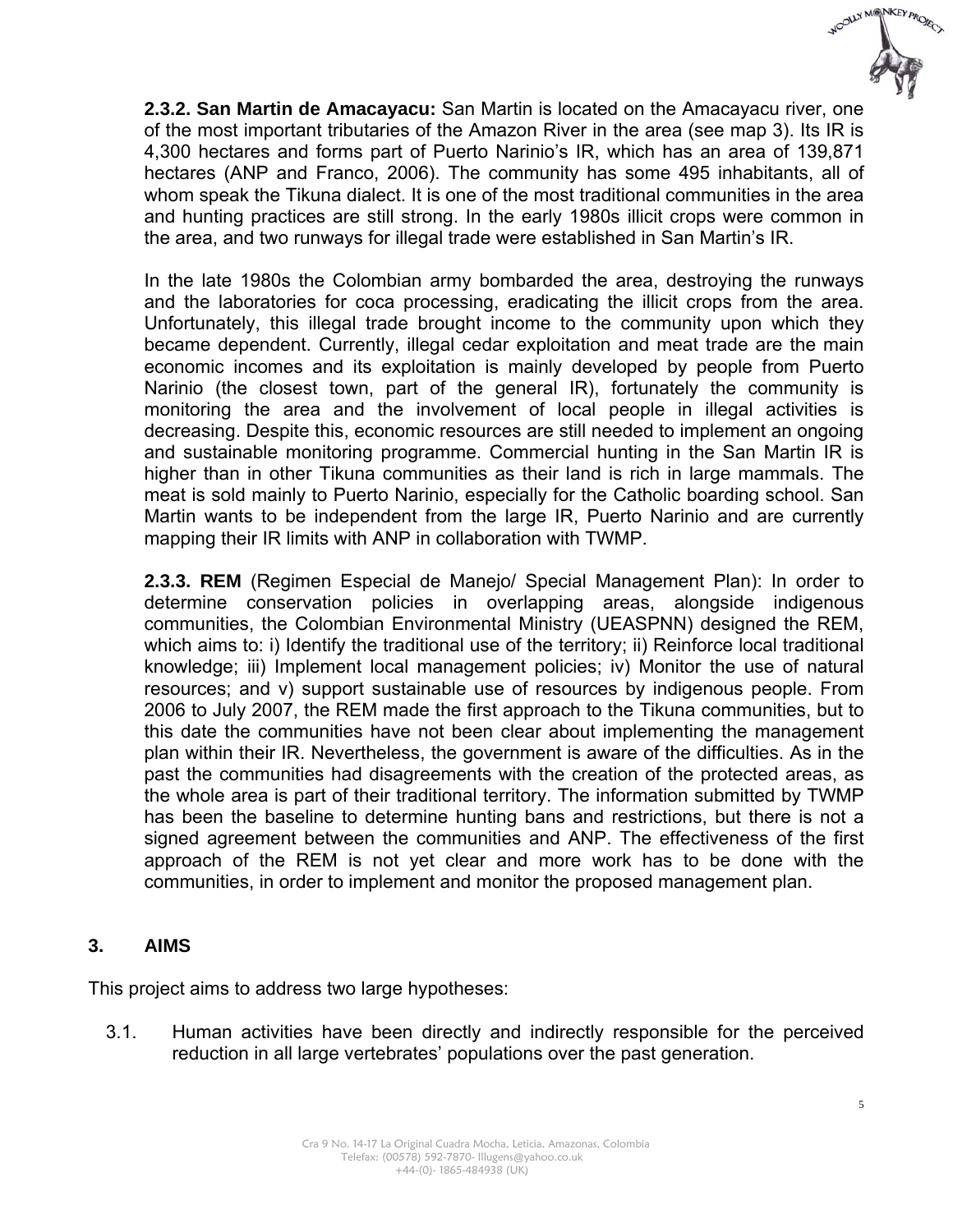

3.2. It is possible to recover and maintain robust populations of fauna in the study site by changing human system dynamics.

Prediction: Traditional knowledge and ecological data will support the implementation of hunting bans and/or restrictions, resulting in a population increase. The success of the hunting bans/restrictions will be monitored by indigenous people as a local initiative.

#### 4. **OBJECTIVES**

- 4.1. To asses the status of primate populations and large vertebrates in the Southern part of Amacayacu National park, an area intensively exploited by indigenous communities, and provide a baseline for future monitoring
- 4.2. To continue the training of indigenous wildlife monitors in quantitative methods
- 4.3. To reinforce the applicability of the community Natural Resources Management plan within the two communities

#### 5. **Methods**

- 5.1. **Study sites:** It is important to clarify that in the initial funding applications it was intended to work alongside three Tikuna communities. This was re-evaluated with ANP, and this research includes only two Tikuna communities (Mocagua and San Martin). Due to the lack of information gathered by ANP in the Purite basin, and its ecological importance in the area, Omé<sup>6</sup> Biological Station was added as a new study site (see below).
	- 5.1.1. Overlapping areas: This area encompasses ANP and the Tikuna indigenous communities of Mocagua and San Martin). ANP is located in the south of Colombia at 3º53' S and 70º15 W in the municipality of Leticia, Amazonas department; its area is 293,500 hectares. The average temperature is 26ºC. Relative humidity is above 90%. Annual rainfall is 2,894 mm and the average altitude is 96 m.a.s.l. This is an area irrigated by white water rivers, resulting in nutrient rich soils in comparison to other Amazonian areas (IGAC 1999). From 2001-2002 ANP and six Tikuna indigenous communities, some of whom overlap the Park's territory, established hunting, logging and fishing bans and restrictions, but monitoring this initiative has been difficult to establish and only Mocagua applies hunting restrictions. Since 2005, systematic data on large mammal populations have been collected by TWMP in Mocagua and San Martin (Maldonado, 2007*a;b*).

A component of the data collection was community-based research to determine the impact of hunting on the large sensitive fauna. This preliminary approach was intended to evaluate the need for and the subsequent applicability of hunting

 $\overline{a}$ 

<sup>&</sup>lt;sup>6</sup> Omé: means woolly monkey in Tikuna language.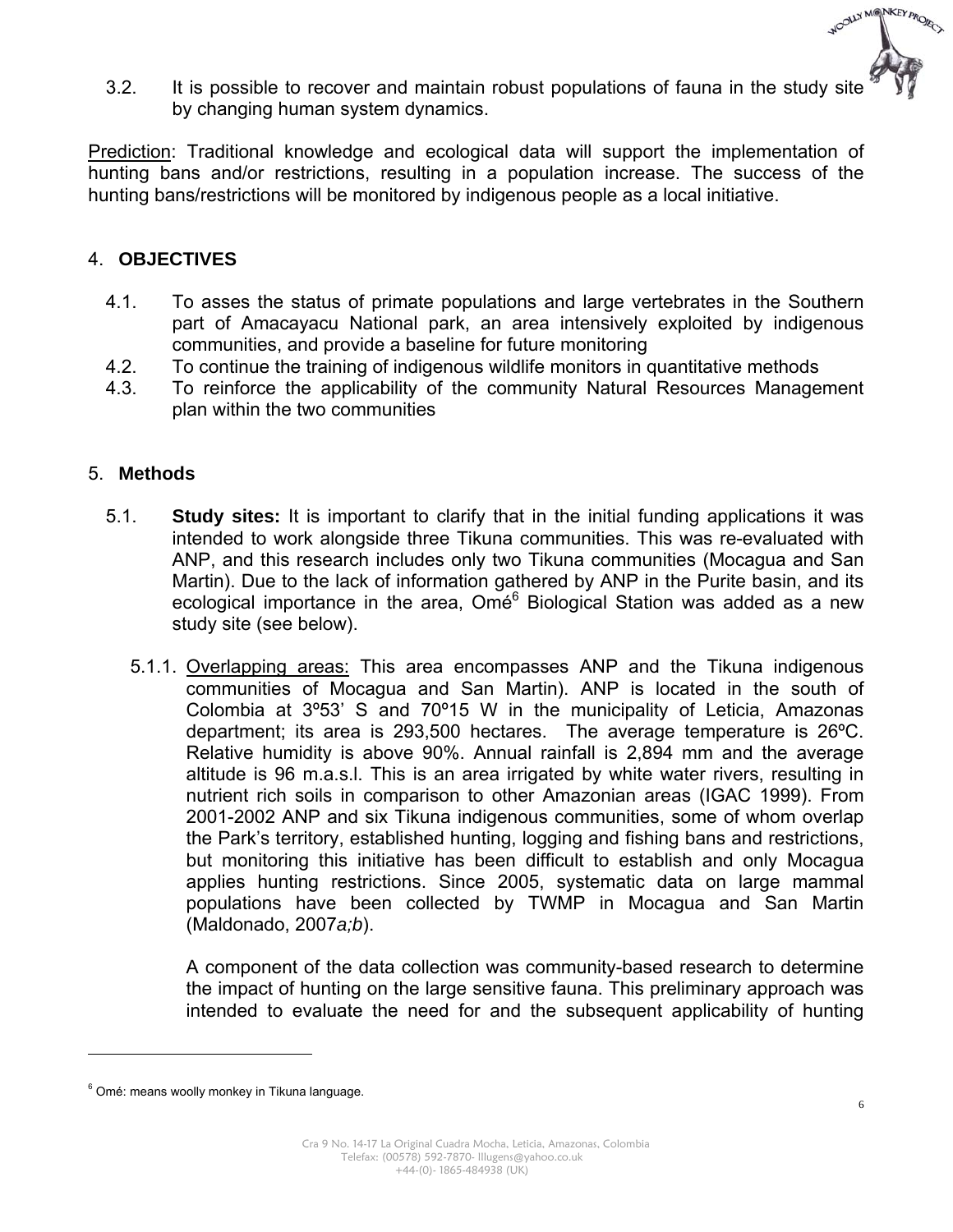

restrictions. In 2007 The Colombian Park System carried out a preliminary approach with the indigenous communities to establish a co-management plan (**REM**: Special Management Plan); the implementation phase of the plan is dependent on availability of financial resources and is therefore uncertain. Up to date the only wildlife monitoring carried out in the overlapping areas has been this research.

5.1.2. Omé Biological Station: Located to the east of ANP 3º 32.188' S and 69º 53.531' W on the Purité River, at approximately 100 km upriver from the river mouth and the nearest human settlements it is relatively isolated. Defler (in press.) points out that the only wildlife hunting took place during the time of commercial spotted cat hunting over 30 years ago and more recently, when mammals were used to bait cats. Occasional meat hunting took place ten years ago when a Brazilian commercial meat hunter plied the river looking for deer and tapir, but much of that was undoubtedly closer to the River Putumayo downriver from the Colombian portion of the river. Defler (pers. com.) states that the communities of primates (that have been subject to extensive census in this area) are essentially intact and that the biomass of large primates (*Lagothrix* and *Alouatta*) is unaffected by human activities. However, because the soil in the Omé area is oligotrophic, which is poorer than Amacayacu soils, there are lower natural densities of terrestrial mammals (Defler pers.com. and Maldonado obs. pers).

Omé represents a rare opportunity to carry out research in a pristine forest and Colombian students have begun to take advantage of its isolation. The protection of Omé and the upper Purité River is vital for the conservation of rare species such as *Pteronura brasiliensis* and *Melanosuchus niger.* Also, although *Lagothrix lagothricha* is not rare where there are no hunters, this region protects robust populations of this large primate. The valuable cedar tree was harvested in this area some years ago but there is no evidence of any recent harvesting of any type of tree. Three small buildings have been developed that are available for use of researchers and habitation in the zone. A marked and measured trail system of 40 km exists as part of the research station an invaluable tool for various research projects.

5.2. **Primate' census:** The line transect census technique (Peres, 1999; Buckland et al. 2001) has been used to determine the abundance of primate populations. Working with local co-investigators familiar with the area, fourteen 3-5km transects have been cut from random points at four sites exposed to different levels of hunting pressure. At the point of detection, time, species identity, group size, sighting location, height and perpendicular distance for the first animal sighted are recorded. A GPS waypoint is recorded for sighted groups when possible. Census is carried out from 5:30 am, at a walking speed of < 1,250mt/h. For ten days of each month, two teams of two people record data at the same time. In order to compare and systematically review the data recording sheets; the four sites are rotated each month and 21 co-investigators have been divided into small teams. Each team comprises: **i**) An expert hunter (usually illiterate) with a young relative in charge of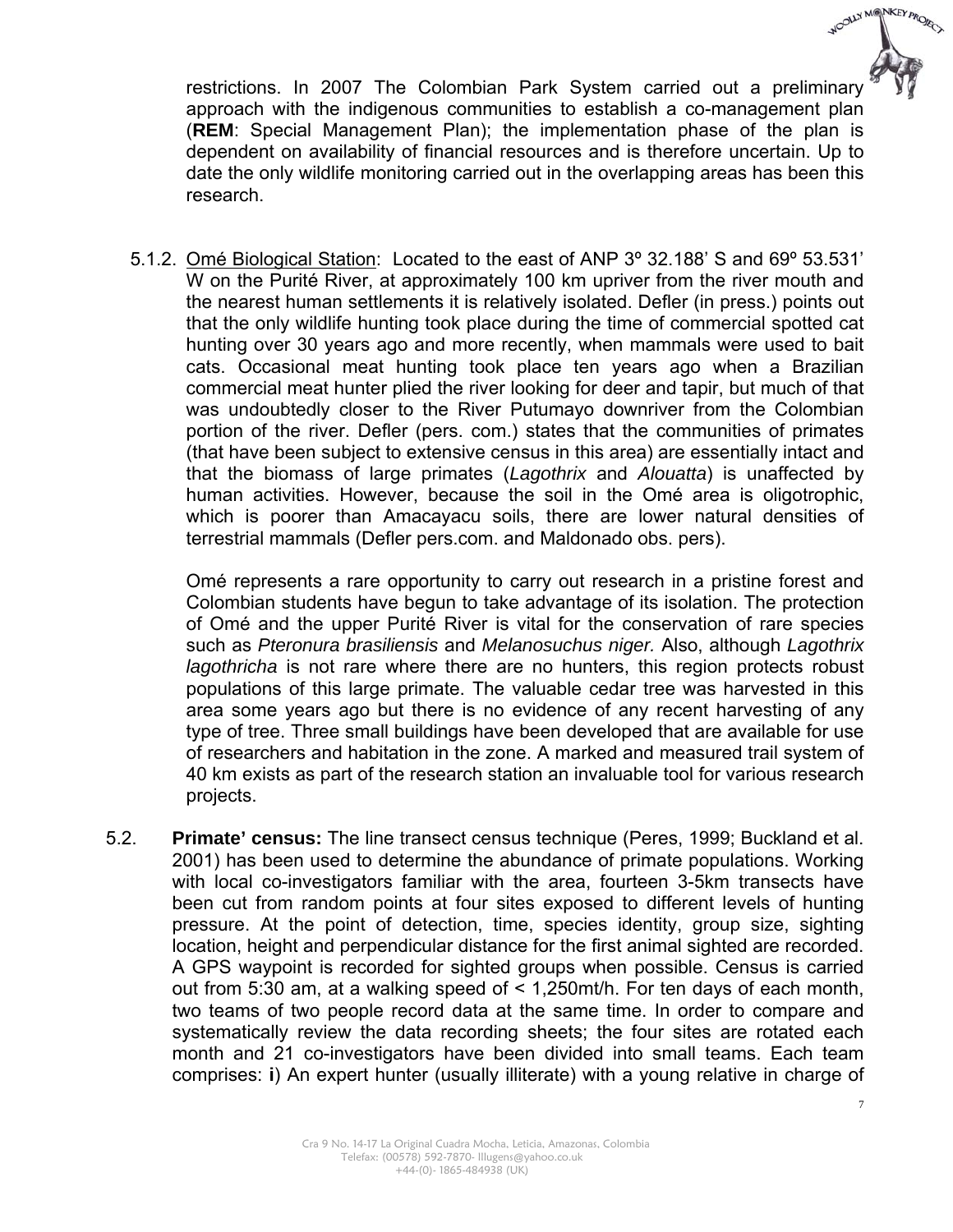completing the data sheets; to help provide training to young co-investigators who learn how to track signals and animals from expert hunters. **ii**) At least two members with knowledge of the area dating back a minimum of ten years. **iii**) The four positions available every month (two in each community), are rotated within the teams to provide an economic income to different families every month.

- 5.3. **Wildlife harvest assessment**: Two local project coordinators have been trained to complete a "record of hunted animals sheet", which includes: hunted species, sex/age, weight, body measurement (cm), hunter name, place of hunting event, duration of hunting trip, who consumed or bought the meat, price per kilo, and observations (pregnant female and number of foetuses found). In order to triangulate the information, the PI selects 5 random hunters and talks informally with them about the hunting event to confirm the veracity of the data recorded by the local coordinator.
- 5.4. **Participatory methods**: in order to quantify local people's perceptions of wildlife utilisation, a combination of qualitative and quantitative methods has been employed. *Qualitative*: Participant observational methods (Brockington and Sullivan 2003), which require the immersion of the researcher in the place and society. These methods include: **i)** conversational and discourse analysis: informal conversations with co-investigators during the field work in order to record historic information on hunting practices by each co-investigator, his family and community. **ii**) Focus groups: meetings with co-investigators are held before every fieldtrip in order to discuses particular issues related to previous trips, data collection and equal distribution of responsibilities within each team. In addition the research team attends monthly meetings organised by the communities to discuss general issues related to resources use moderated by local research coordinator and PI. The meetings are video-recorded.

WOOLLY MONKEY PROJECT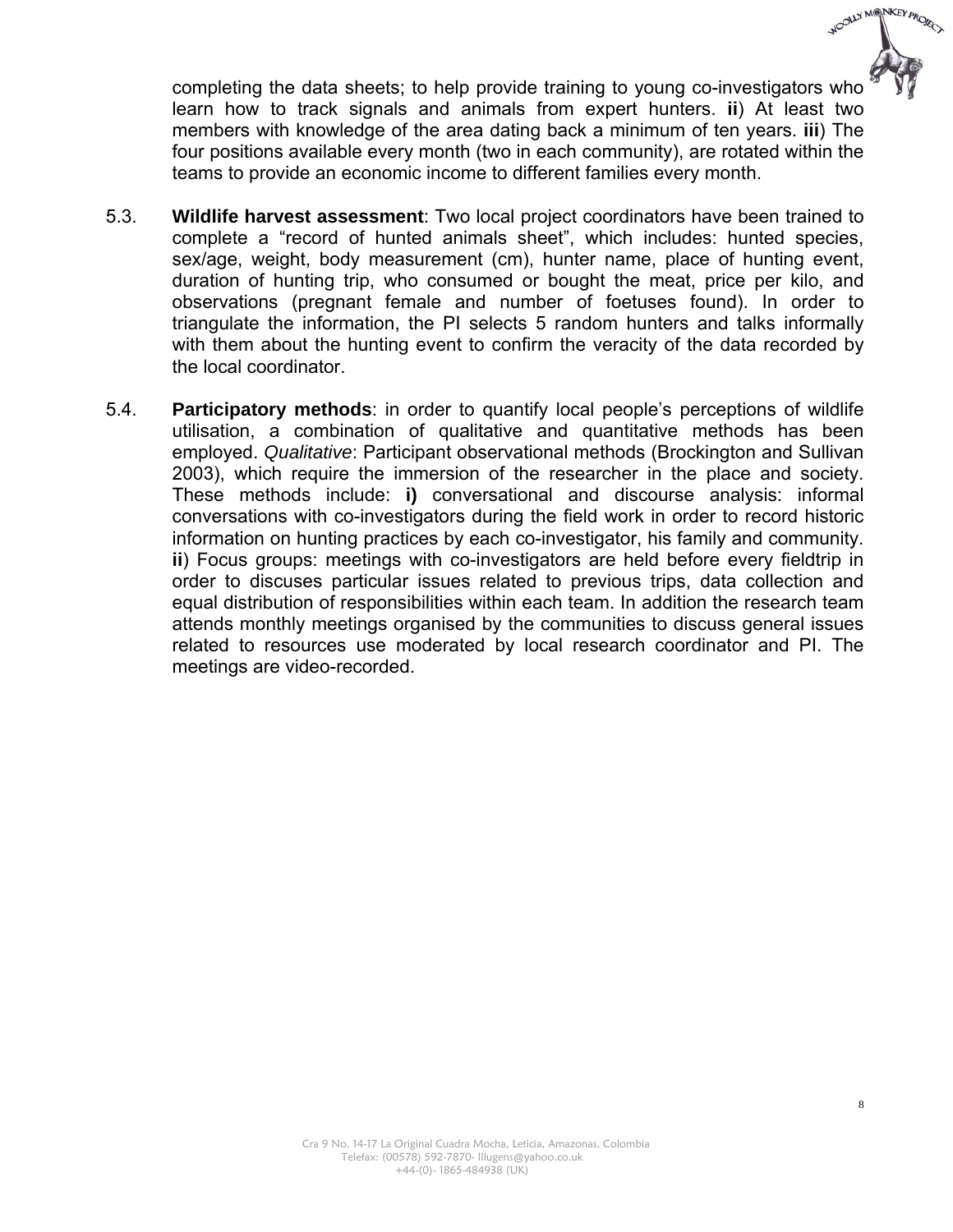

#### **6. RESULTS**

#### **6.1. Primate' Census**

| <b>STUDY</b><br><b>AUTHOR</b><br><b>SITE</b>      |                                                   | <b>DENSITY (Ind/km<sup>2</sup>)</b> |                           |                                |                          |                      |                            |                        |
|---------------------------------------------------|---------------------------------------------------|-------------------------------------|---------------------------|--------------------------------|--------------------------|----------------------|----------------------------|------------------------|
|                                                   |                                                   | <b>Alouatta</b><br>seniculus        | <b>Cebus</b><br>albifrons | <b>Callicebus</b><br>torquatus | Lagothrix<br>lagothricha | Pithecia<br>monachus | <b>Saimiri</b><br>sciureus | <b>Saguinus</b><br>sp. |
| Barrera, 2006/<br>Van Leijsen and<br>Vleut (2005) | <b>PNN</b><br>Amacayacu/<br>Hunting area          | $\mathcal{O}$                       | 0                         | 2.87                           | 0                        | 5.51                 | 30.17                      | 30.13                  |
| Defler, (in press)                                | Purite<br>unhunted<br>area                        | 1.15                                | 7.92                      | 0.28                           | 7.86                     | 7.62                 | 11.64                      | 8.5                    |
| Maldonado-<br>preliminar                          | <b>PNN</b><br>Amacayacu/<br>Hunting area          | 0.98                                | 0.75                      | 2.6                            | 1.78                     | 4.32                 | $\overline{\mathbf{3}}$    | 12.22                  |
| Palacios and<br>Peres, 2005                       | Quebradon<br>el Ayo<br>(Pure)<br>unhunted<br>area | 1.05                                | 2.5                       | 6.8                            | 6.9                      | 11                   | 11.3                       | 16.9                   |
| Sanchez, 2006                                     | <b>PNN</b><br>Amacayacu/<br>Hunting area          | 0.94                                | 1.05                      | 2.92                           | 0                        | 2.48                 | 6.65                       | 10.6                   |

#### *Table 1: Primate Densities at Three Study Sites Exposed at Different Levels of Hunting (Colombian Amazon)*

Census Period: March 2005- June 2007;n = 401Visual Detections

A comparison between 3 study sites, Amacayacu, Purite (Ome) and Quebradon el Ayo, has shown that densities in Mocagua and San Martin are significantly lower than Purite (Ome) and Quebradon el Ayo, which are un-hunted areas. Nevertheless it is important to note that Quebradon el Ayo and Purite (Ome) have notoriously poor soils with very low fertility (Defler 2004; IGAC,1999; Palacios and Peres, 2005).

In contrast, the southern part of Amacayacu presents high fertility soils as the study sites are close to the Amazon River, a white water river. This could be compared with other Amazonian regions such as the Yavari river basin, as they present similar climatic and edaphic conditions (IGAC, 1999).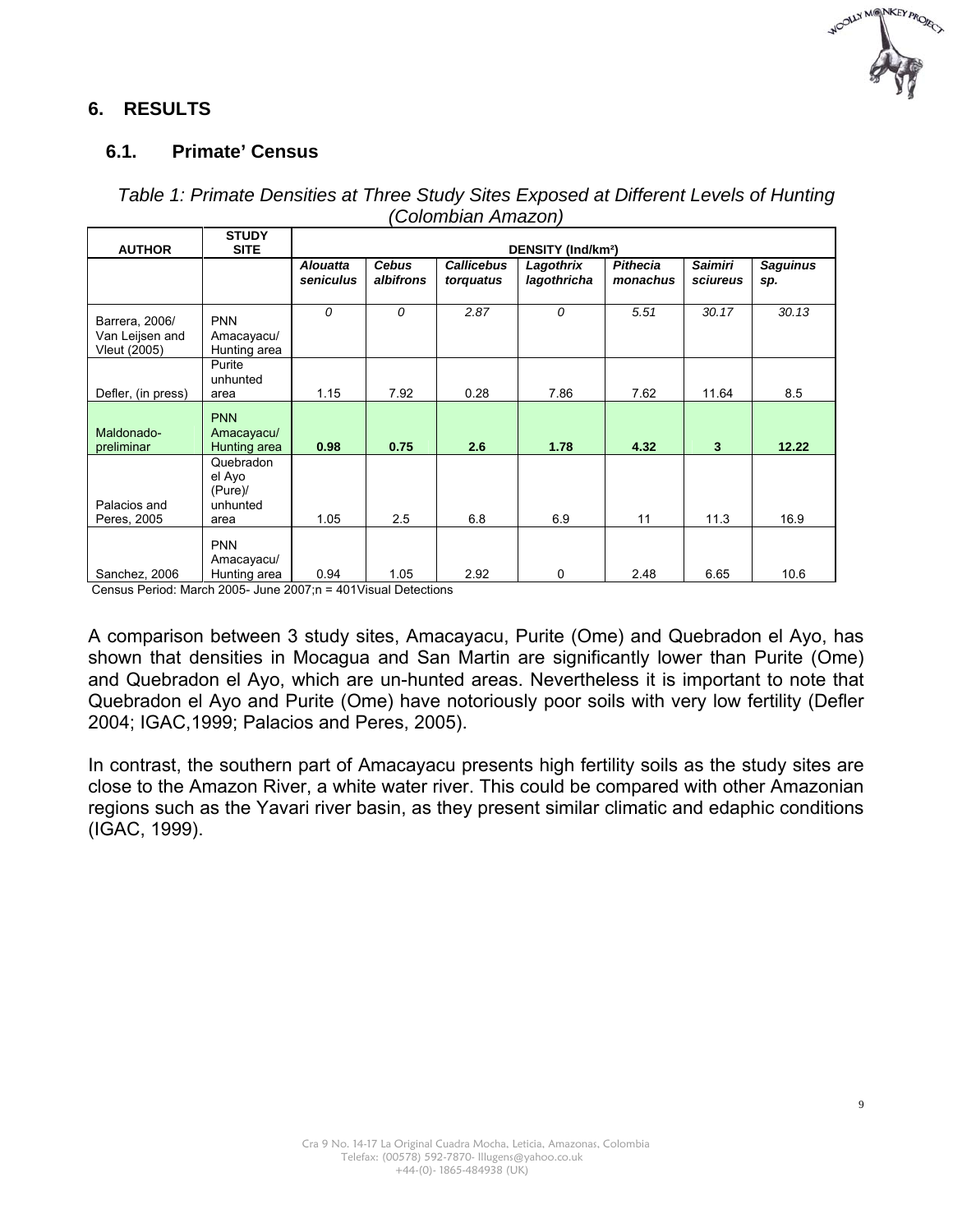



The figure 1 represents the total number of primate encounters at Mocagua, San Martin and Ome. Between March 2005 and June 2007, a total of 401 visual detections were recorded and 733 km walked. *Lagothrix* was observed more than expected in Ome, with a total of 15 encounters (adj. res. 3.2, p <0.005). *Saguinus nigricollis* presented the highest number of encounters in the three communities, representing 35%, followed by *Pithecia monachus* (22%)*. Cebuella pygmaea* has been sighted only in San Martin community.

Coinciding with Palacios and Peres (2005), during the census in Ome *Allouta seniculus* was not observed, and only three auditory detections were recorded. While leaving down stream 1 the Purite river from Ome, eight groups of howler monkeys ere observed in a period of 10 hours.

Figure 1.Total percentages of primate encounters at Mocagua, San Martin and Ome, March 2005- June 2007

These observations are consistent with Palacios and Rodriguez (2001) who stated that howlers are considered habitat specialists, making extensive use of flooded Igapó forest at certain seasons of the year.

#### 6.2. **Harvest of Wildlife in Mocagua and San Martin (Preliminary results)**

Figure 2 represents the percentages of wildlife harvested in Mocagua and San Martin, this includes data collected in 1999 (Arias unp. data) and data collected from 2005-2006 by this research. In order to summarise the information, all the hunted birds and reptiles were grouped by class (Aves and Reptilia respectively), while large mammals were grouped by Order. Rodentia encompasses 33% of the total harvested fauna, *Agouti paca* (27%) and *Dasyprocta fuliginosa* (11%) being the preferred preys. Large birds (Galliformes) make up the following hunting target (17%). From the order Artiodactyla, the white-lipped peccary

(*Tajassu pecari*) represents 11% of the total harvested fauna  $(x^2=47; df=7, p < 0.001)$ .



Figure 2. Wildlife harvested in Mocagua and San Martin (1999, 2005,2006) (n=285)

It is important to note that the veracity of wildlife harvest data is still an issue. For instance, data recorded by local co-investigators in San Martin, reveals low numbers of tapir and large primates hunted, while in Mocagua the figures are more accurate. From a total of 28 primates registered, 89% occurred in Mocagua and only 11% in San Martin. Howler monkeys (*Allouatta seniculus*) were the preferred prey (26%) followed by titi monkeys (*Callicebus torquatus*) and night monkeys (*Aoutus vociferans*) which were hunted equally (25%). Cases of woolly monkey hunting were verified by volunteers and personnel from Amacayacu NP, but were not included in the harvest sheets.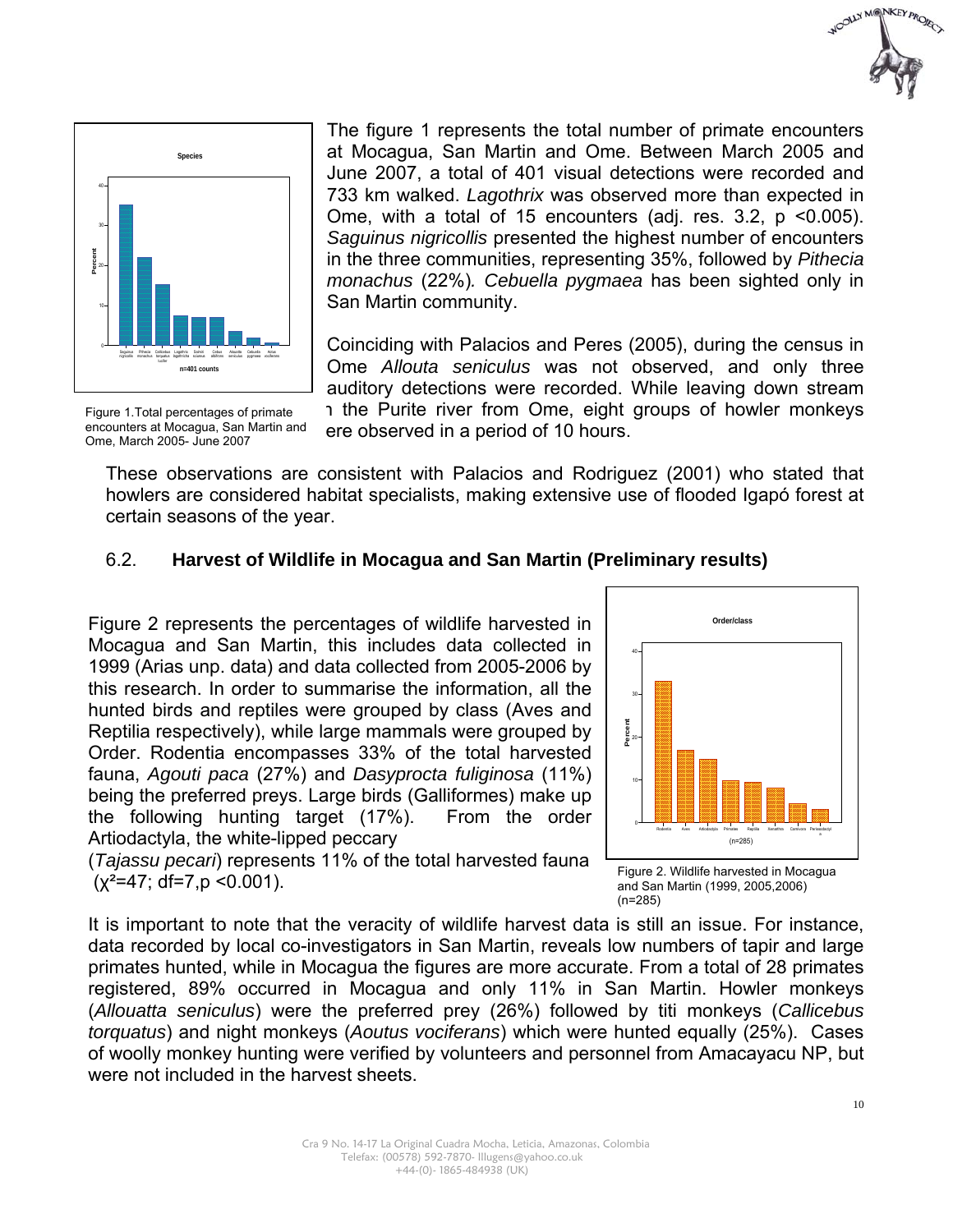



Figure 3. SD and Mean Weight of harvested wildlife by class (n=285)

Figure 4. Mean weight (grams) of largevertebrates by age/sex classes



Additional information collected by local co-investigators included sex, weight and size of hunted animals. Figure 3 illustrates the mean weight and SD of total harvested animals. There is not a significant difference in weight between genders.

Although there is not enough evidence to deduce that hunting is selective, the preliminary results suggest that 68% of harvested fauna are males, and 83% are adults. Hunters manifested that hunting is opportunistic and they would prefer the biggest animals, which are usually males. To determine the sustainability of hunting requires accurate information on the number of animals extracted and their sex/age class; the results suggest that particular attention on San Martin's data is required. It is important that local people realise that collecting data on wildlife harvest is vital for them in order to quantify changes in protein source availability in the long term (amongst other reasons). Long-term and continuous research is needed in order to gather reliable samples, and most importantly, full involvement of local people. Accurate information is essential before suggesting any conservation strategy (eg. hunting quotas/restrictions/bans, selection of hunting areas, etc). Sensitive species have been over-hunted. For example in May 2007, seven tapirs were hunted in San Martin (pers. com. A. Barona). As the community does not follow any hunting restriction, control is nonexistent (Figs 4 and 5).

Clear evidence of local extinction is found in the case of the capybara (*Hydrochaeris hydrochaeris*). In a community meeting in September 2005 a community leader and coordinator of TWMP (Lorenzo Gregorio) said: *Caypbara run away because they were chased by shotguns. Now we can see what can happen to other animals like the huangana*  (*Tayassu pecari*). This argument was based on traditional knowledge and direct observation. Our preliminary results confirmed that capybara is not hunted anymore, representing only 1.3% of the harvested fauna; census information also indicates that less that 1% of our current data set is represented by *Hydrochaeris*. This overexploitation was mainly driven by commercial hunting. If local control is not implemented wild populations of white-lipped peccary could decrease, becoming very rare and thus vulnerable to local extinction.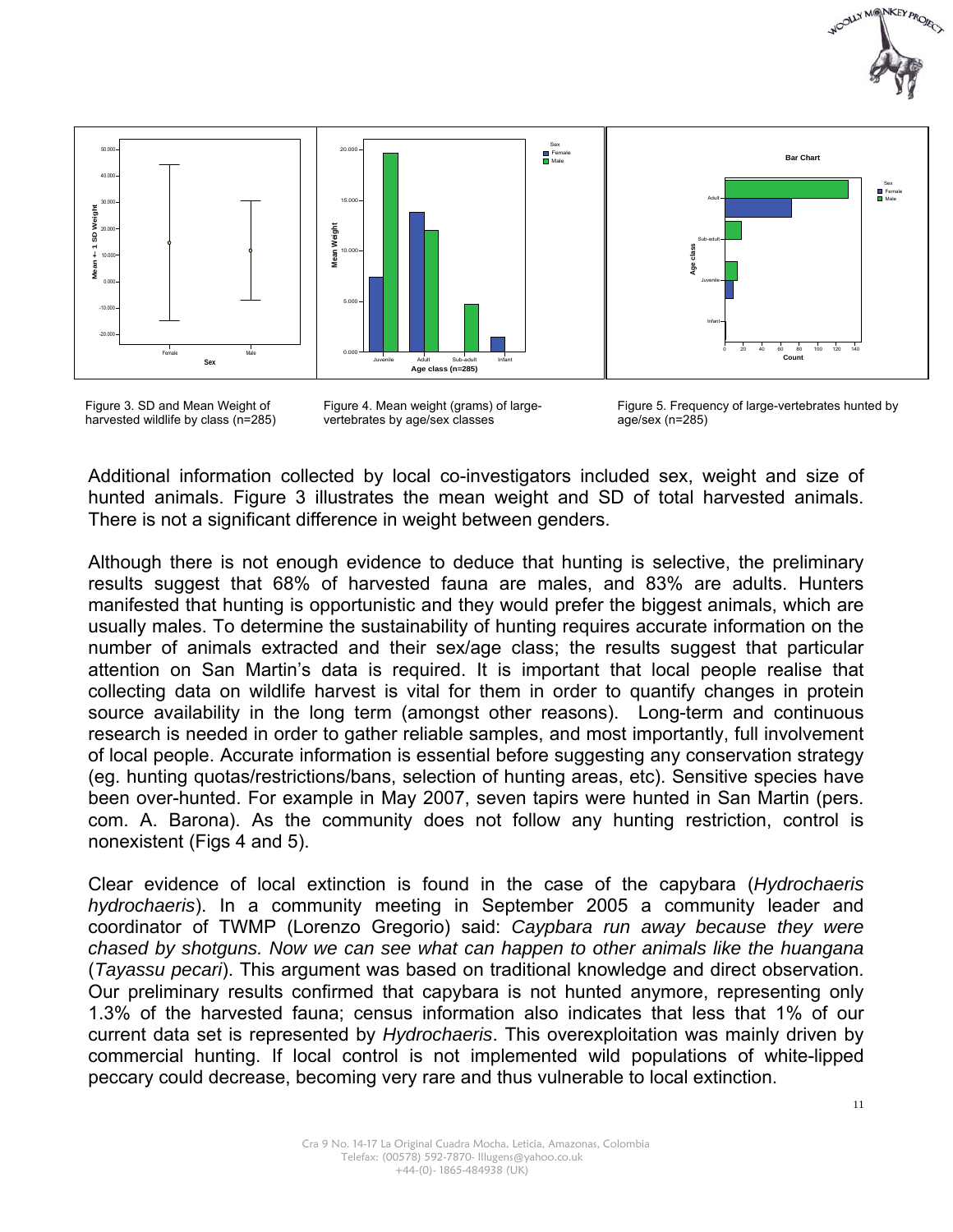



Fig 6. Monthly primate' visual detections during 2005-2007 (n= 401)





Encounters with primates seem to be higher during the rainy season (November to May) and it coincides with the peak of hunting. From March to May wildlife has the highest food availability, thus animals gain weight. For local hunters, this is the time of *fat animals* and hunting increases drastically. It is interesting to note that in July encounters and harvest of wildlife both decrease significantly. One explanation could be the difficult access to *terra firme* forest as the river level decreases but the forests are still flooded, limiting the access not only by foot but also by boat. Additionally, when the level of the river drops, fish are easier to catch, and local people spend the majority of their time fishing for consumption and commercialisation, decreasing the pressure on wildlife harvest (Figs 6 and 7).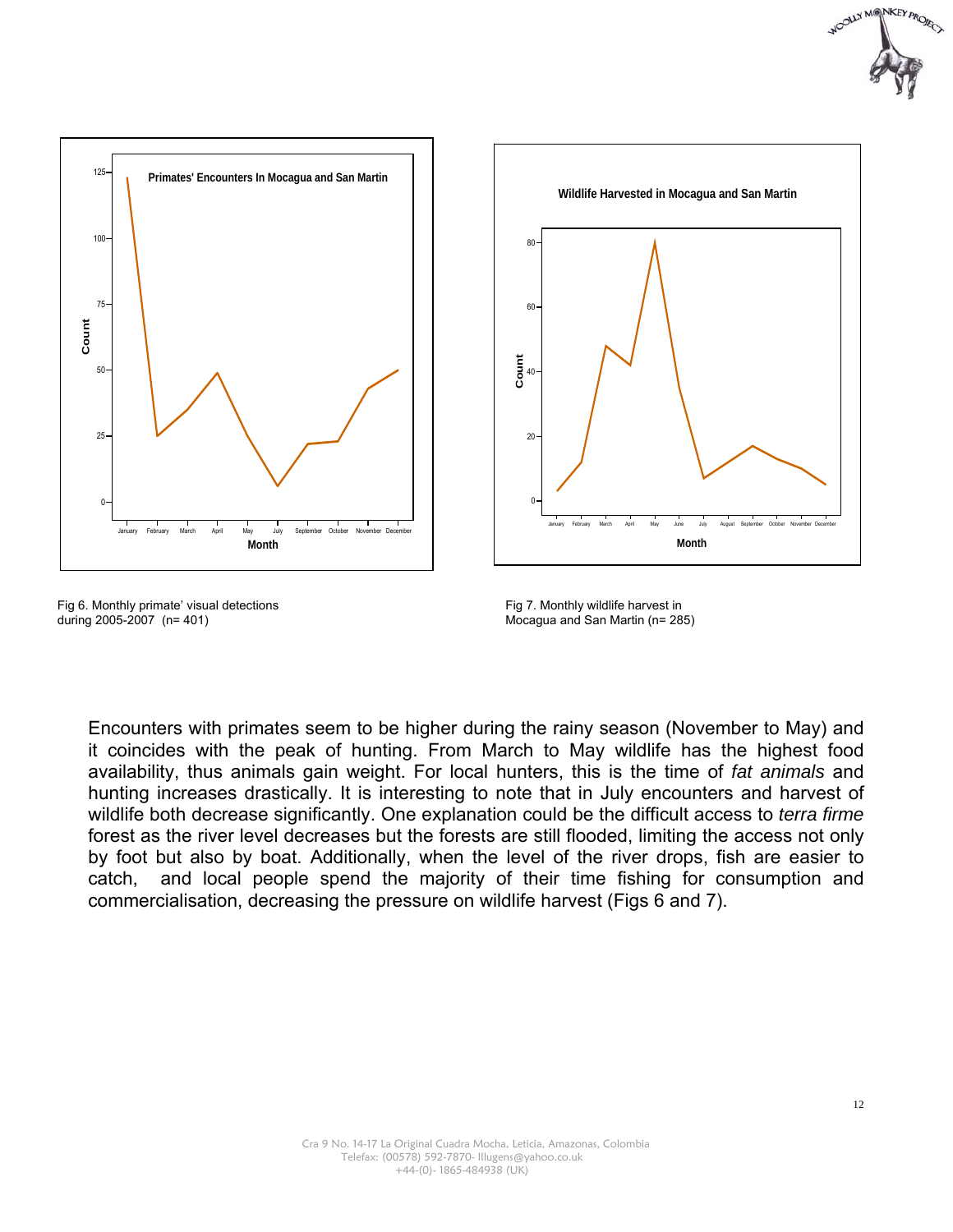

#### **6.3. Dissemination** (please see Appendix 4)

6.3.1. **Conservation Awareness Activities:** Preliminary data collection of local people's perception of wildlife utilisation was carried out (February to September 2005) (see Appendix 1). During this period it was intended to open communication channels with the aim of introducing the study, research team and data collection techniques. This initial approach was fundamental to gain the confidence and support of local people. Bearing in mind local perceptions of the decline of some wildlife species we defined the flagship species of the research. The once favoured hunting targets, woolly monkeys, have now become increasingly difficult to find in the forest. This has raised concern among local people and thus provided a compelling starting point from which to focus environmental education in the area. It has been suggested that wildlife management strategies are more effective when they concentrate on local species of cultural and ecological interest to communities (Cormier 2003; Silvius, 2004). Owing to their value as important forest seed dispersers and the special kinship bonds that Amerindian people traditionally form with monkeys (Cormier 2003) this species has proved to be a promising flagship for conservation in the area.

Initially, through targeting children it was hoped that an interest and understanding in wildlife would be retained into adulthood as an investment in long-term conservation efforts. The education received by children plays a significant part in influencing future resource consumption and the process of knowledge gain passed on from children to parents (and other adults) highlights the importance of rooting positive attitudes towards nature among young people (Hugh-Jones,1992).

From October to December 2006, a total of 19 days were employed to carry out a second approach to children at the schools of Mocagua and San Martin. With the collaboration of the director of the schools, the education officer of the Monkey Sanctuary Trust, (Cornwall, UK), one volunteer and the PI, biology lessons, painting, forest walks, poetry and story writing, filming, (also watching of wildlife films) and performance art were employed to record additional qualitative data on local children's perceptions of wildlife.

6.3.2. **Local and regional level**: Monthly meetings are held in each community (see 5.1.4). In Amacayacu National park's visitor centre (Aviatur concession), the PI gave oral presentations about primate conservation and community-based research to visitors, the tourism concession's staff and Colombian journalists. Following are the outputs of the last meeting in each community:

*Mocagua:* On the 16<sup>th</sup> of February a meeting was held in Mocagua community. 25 community members, a representative of Amacayacu National Park (Diana Deaza), a representative of a local NGO working in the area (Dr Sara Bennett) and the research team attended the meeting. The main topic of the meeting was to evaluate the current management of natural resources, based on the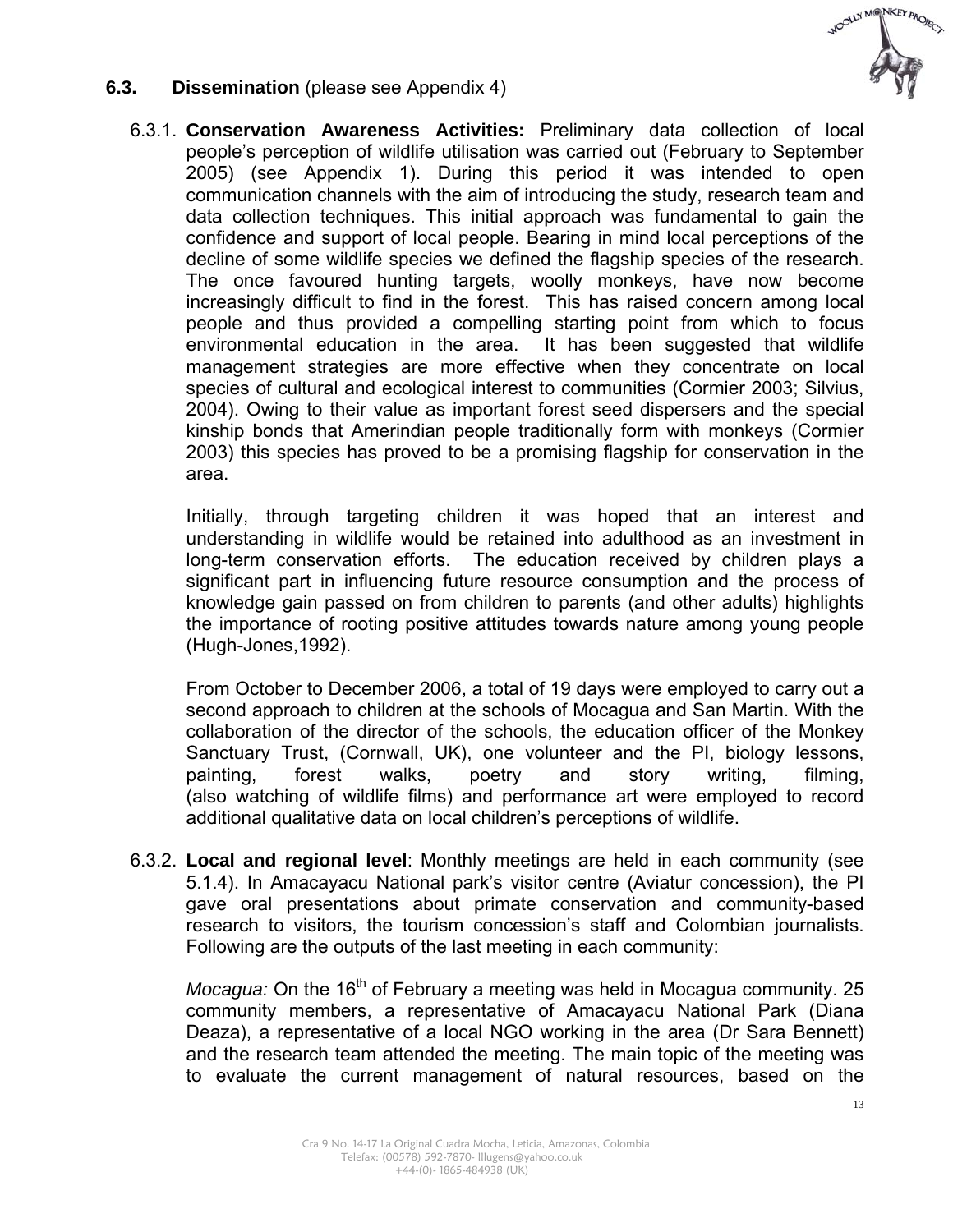guidelines for fishing and wood extraction agreed in 2004. The general feeling was that fishing has been overexploited and that hunters from other communities do not follow the hunting bans/restrictions implemented by Mocagua although they are hunting within Mocagua's IR.

Additionally, local people commented on the lack of participation by the community in meetings related to projects that are currently carried out in their IR. A woman community leader mentioned that young people do not participate in community activities if they are not paid for it. Finally, she commented on the loss of Tikuna culture and how it is affecting local social and environmental dynamics. To conclude the meeting all the participants agreed that young people should be encouraged to go to the forest, learn how to live there and get this information from a local expert. The PI proposed to take such groups for fieldtrips where local hunters will share their knowledge with them and the research team of TWMP will train them in wildlife and plants census techniques. These activities will be carried out from November 2007 when the PI returns to the field.

San Martin: The last meeting took place on the 25<sup>th</sup> of February, with the participation of 43 community members, Park representatives (Alexander Alfonso and Andres Barona) and the research team. The aim of this meeting was to agree with local people the new project coordinator team, as the general feeling was that TWMP is employing the same people without giving job opportunities to other members. This situation was difficult to solve as the previous local coordinator had not been rotating the co-investigators as we arranged the previous community meetings in September 2005. A new team was chosen by the Curaca<sup> $\prime$ </sup> and community members. The local person in charge of research commented on the lack of understanding of local people concerning the research projects working in San Martin, as most of community members do not speak fluent Spanish and the messages are not clear for them, despite their having agreed to participate in the research. The PI explained again (mentioned in September's meeting) the possibility of communicating the results of the research with visual tools as videos recorded by local members using Tikuna language. As a result of this meeting *Participatory video* has been implemented.

After having a discussion with some young leaders of the community about their perception of large mammal depletion within their IR, one of them, Mamerto Gregorio commented: "*it is easy for white people to talk about how critical is the situation of Amazon forest, when they do not depend on the forest, when they have the background, the money and the experience of travelling and learning about what is happening in other areas*. *But for us forest is all we can see, and for many people the forest is never-ending, we have been living here all our lives and although resources are decreasing we do not have other way to supply our needs"*. The PI briefly commented that it would be helpful for them to form their

 $\overline{a}$ 

WOOLLY MONKEY PROJECT

<sup>7</sup> **Curaca**: Local Chief elected by the community. The Curaca and The Cabildo (local committee) are the maximum authorities in the communities and are the legal representatives.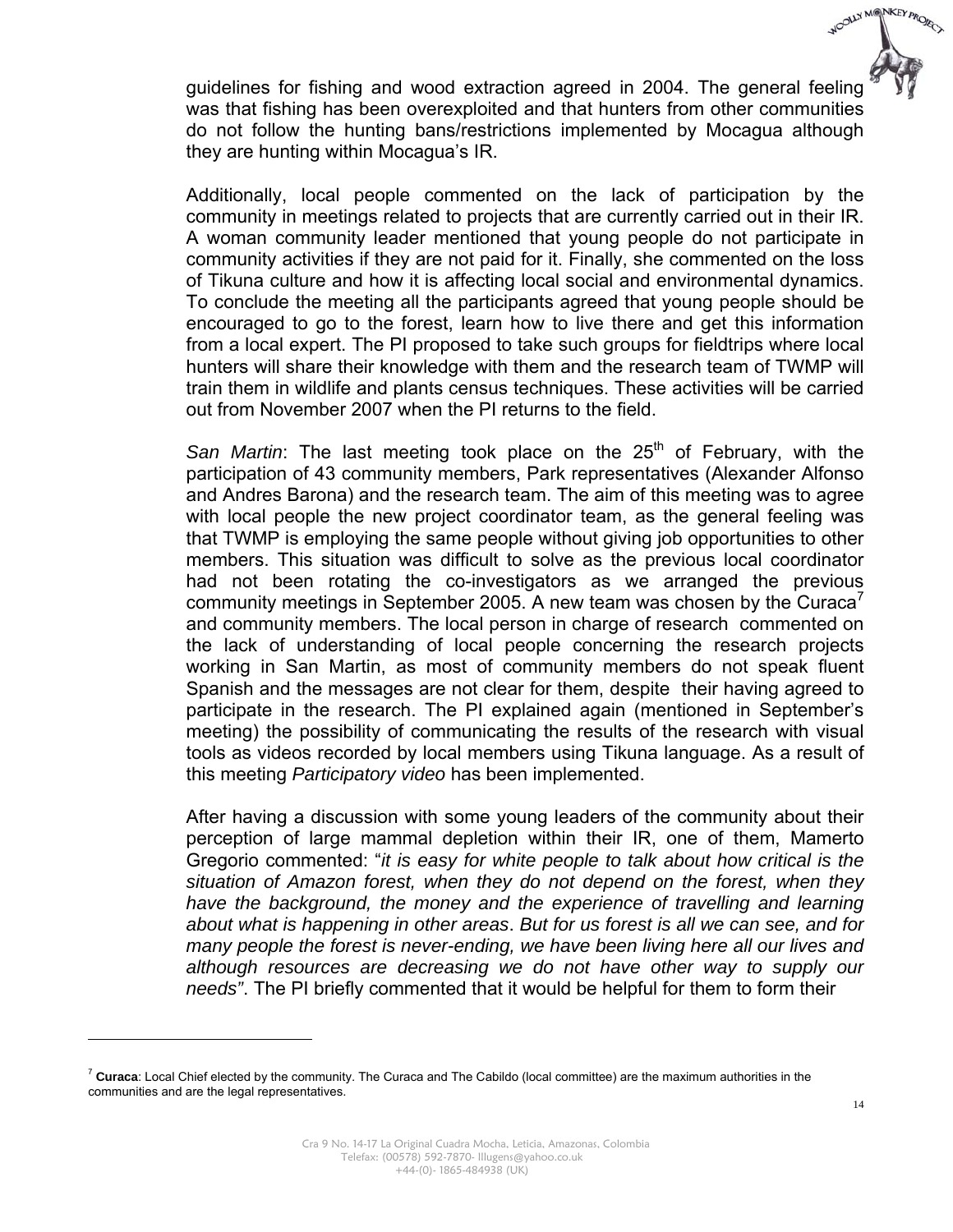

own view of the global conservation context to find out what their local situation is, and how it could be in the near future if they do not change human dynamics.

- 6.3.3. **National:** In August 2005 and 2006, the PI submitted two interim reports to the Colombian Park System (UEASPNN). Research permit was granted till October 2009. This is the first 3 year permit obtained by an individual project in ANP.
- 6.3.4. **International 2006**: At the 21<sup>st</sup> Congress of the International Primatological Society, in Entebbe, Uganda (2006), during the meeting: *Primates in Peril: The World's 25 Most Endangered Primates 2006-2008*, the PI proposed the yellowtailed woolly monkey (*Oreonax flavicauda*) (endemic Peruvian species), and it was included in the final list. Following this, a pilot project was carried out by a team of previous volunteers of TWMP with the involvement of a Peruvian student and a local NGO (see Appendix 5)*.*

#### **International 2007**

Fundacion Entropika Colombia and UK: In order to approach policy makers and the different stakeholders in the study area, the PI proposed the creation of a foundation with the aim of addressing conservation issues at local, regional, national and international levels. As a result, in February 2007 a group of local conservationists, all of whom have been working in the area for at least 5 years, and local indigenous people established Fundacion Entropika Colombia. In April 2007 Entropika UK was formed as a limited company, and currently it is waiting for its application for charitable status to be approved.

#### Meeting of Minds UK:

*The Living Rainforest (Newbury)*: The launch of Entropika was carried out on the 22nd of June in the UK, with the Event *Meeting of Minds.* With the involvement of an elder leader of San Martin de Amacayacu (Don Azulay Vasquez) and a young leader (Mamerto Gregorio), Fundacion Entropika carried out an exchange of traditional plant use combining traditional knowledge with a scientific approach; Professor Sir Ghillean Prance, Peter Bunyard and Prof. Jeremy MacClancy, were some of the speakers. The PI presented preliminary results of this research, highlighting the importance of community involvement for the implementation of long-term conservation strategies. As a result of this event, important links were established between British organisations and participants. It was an exceptional opportunity for the Tikuna leaders to disseminate the importance of their culture for the future of the Colombian Amazon, explaining as well current conservation issues facing by their community.

*Eden Project*: From the 27<sup>th</sup> of June till the 14<sup>th</sup> of July, three Eden Project teams (Tropical biome, education, and storytellers), the Tikuna representatives and the Entropika team developed a cultural exchange regarding the use of plants by Tikuna people and Cornish traditional culture. A final talk was given at Oxford University, Department of Anthropology on the 18<sup>th</sup> of July.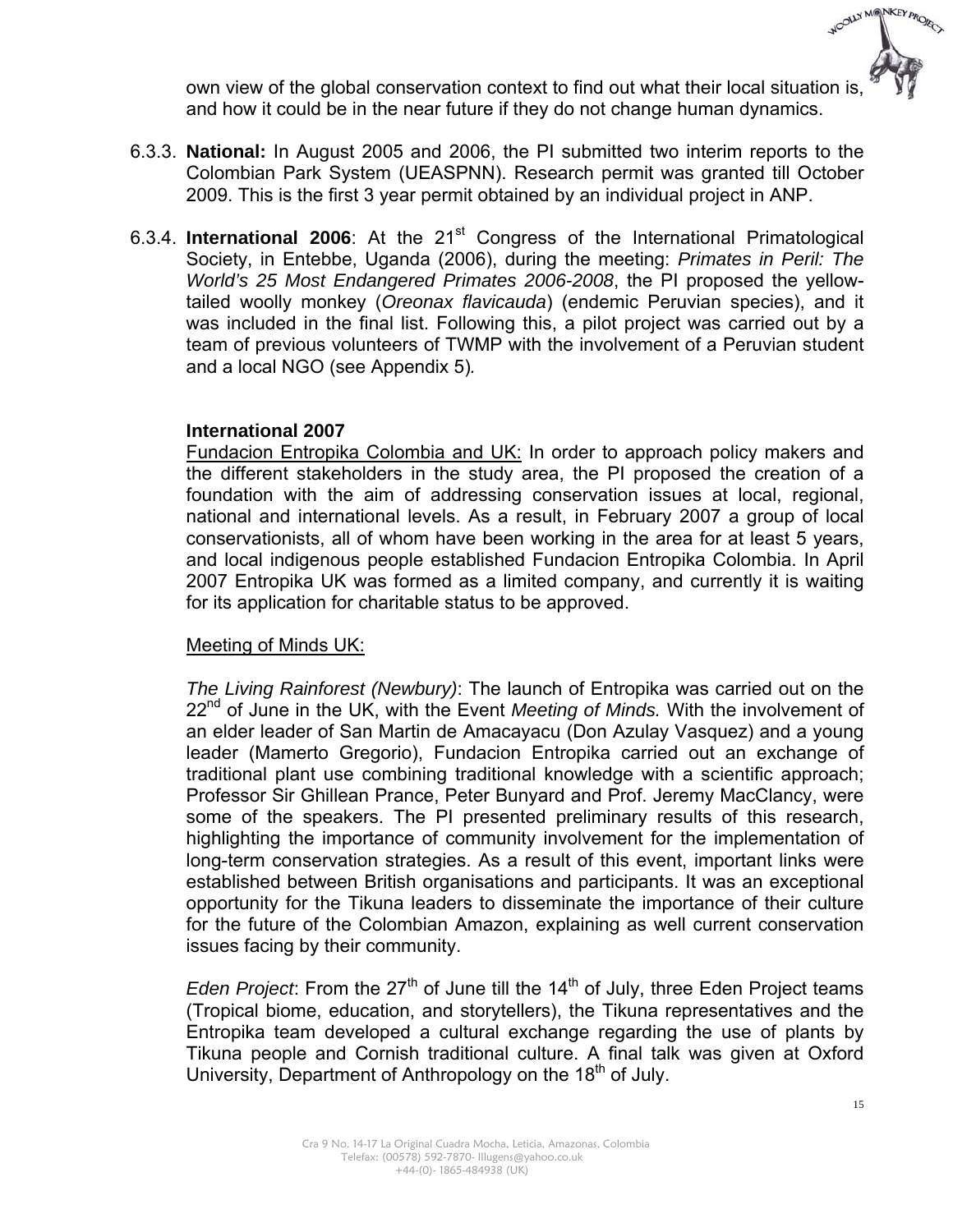

### **7. RECOMMENDATIONS**

 $\overline{a}$ 

| <b>ASPECT</b>                                | <b>IDENTIFIED</b><br><b>ISSUES</b>                                        | <b>STAKEHOLDERS</b><br><b>INVOLDED (SI)</b>                                                                                                     | <b>RECOMMENDED ACTION</b>                                                                                                                                                                                                                                                                                                                                                                                                                                                                                                                                                                                                                                                                                                                                                                                                                                                                                                                                                                                           |
|----------------------------------------------|---------------------------------------------------------------------------|-------------------------------------------------------------------------------------------------------------------------------------------------|---------------------------------------------------------------------------------------------------------------------------------------------------------------------------------------------------------------------------------------------------------------------------------------------------------------------------------------------------------------------------------------------------------------------------------------------------------------------------------------------------------------------------------------------------------------------------------------------------------------------------------------------------------------------------------------------------------------------------------------------------------------------------------------------------------------------------------------------------------------------------------------------------------------------------------------------------------------------------------------------------------------------|
| <b>Extraction of</b><br>natural<br>resources | Over-<br>hunting:<br>capybara,<br>tapirs and<br>peccaries<br>Over-fishing | Tikuna<br>communities.<br>ANP. TWMP.<br><b>Boarding</b><br>schools                                                                              | a) Discuss with Curacas the possibility of implementing wildlife<br>monitoring with local people, as well to enhance the hunting<br>bans/restrictions.<br>b) Explore the possibility of captive breeding of Capybara, which<br>has been successful in Brazil and Venezuela (with indigenous<br>communities).<br>c) Find alternative sources of income: carry out a feasibility<br>study of the local economic initiatives identified by the REM <sup>8</sup> , in<br>order to find sustainable alternatives.<br>d) Inform boarding schools about the over-exploitation of large<br>mammals. Suggest and support implementation of aquaculture<br>projects.<br>e) Evaluation of current ecotourism should be evaluated. It has<br>to be clear that local communities have the adequate profit from<br>it, as this income could minimise drastically over-extraction of<br>natural resources.<br>Note: to take action, funding is required. Funding application<br>with all the SI is in preparation (see Appendix 3) |
|                                              | Illegal<br>logging                                                        | Tikuna<br>communities.<br>ANP. Puerto<br>Narinio, Local<br>police,<br><b>CORPOAMAZ</b><br>ONI $A^9$ , logging<br>companies,<br>regional traders | a) Monitoring wood extraction is necessary but control over the<br>logging business has to be implemented by regional authorities;<br>unfortunately the corruption minimises the chances to have a<br>legal agreement between the different actors. As a regional<br>initiative, where local people have direct income from the<br>production and commercialization of final products (e.g. cedar<br>furniture), selective logging can still allowed by regulating<br>numbers and species extracted. A preliminary approach to<br>regional business groups was carried out by the PI in March<br>2007, and they received the idea positively and two main traders<br>would like to be included in this proposal.<br>b) An economic and ecological feasibility study should be<br>implemented in order to determine the possibilities of developing<br>sustainable logging extraction which benefits local people.                                                                                                   |
| Ecological<br>information                    | Census:<br>Small<br>sample size                                           | TWMP. Tikuna<br>communities.<br><b>ANP</b>                                                                                                      | a) It is important to implement long-term monitoring of wildlife<br>and its harvest. Full local involvement is necessary to guarantee<br>reliable data. It is only possible if the presence of<br>conservationists and personnel of ANP is permanent. The<br>continuation of TWMP will enhance involvement of local people.<br>b) Combining line transect techniques with camera-trapping<br>methods will increase the chances of keeping record of diurnal<br>and nocturnal wildlife, thus increasing sample size of census<br>fieldwork.                                                                                                                                                                                                                                                                                                                                                                                                                                                                          |

 $8$  During the initial phase of the REM, local economic initiatives were presented by the communities. Some of the ideas are: aquaculture, local ecotourism, communitarian work for the improvement of the local handcraft shop, captive breeding of rodents, and extension of their IR.<br><sup>9</sup> CORPOAMAZONIA: Regional authority from the Colombian Environment Ministry in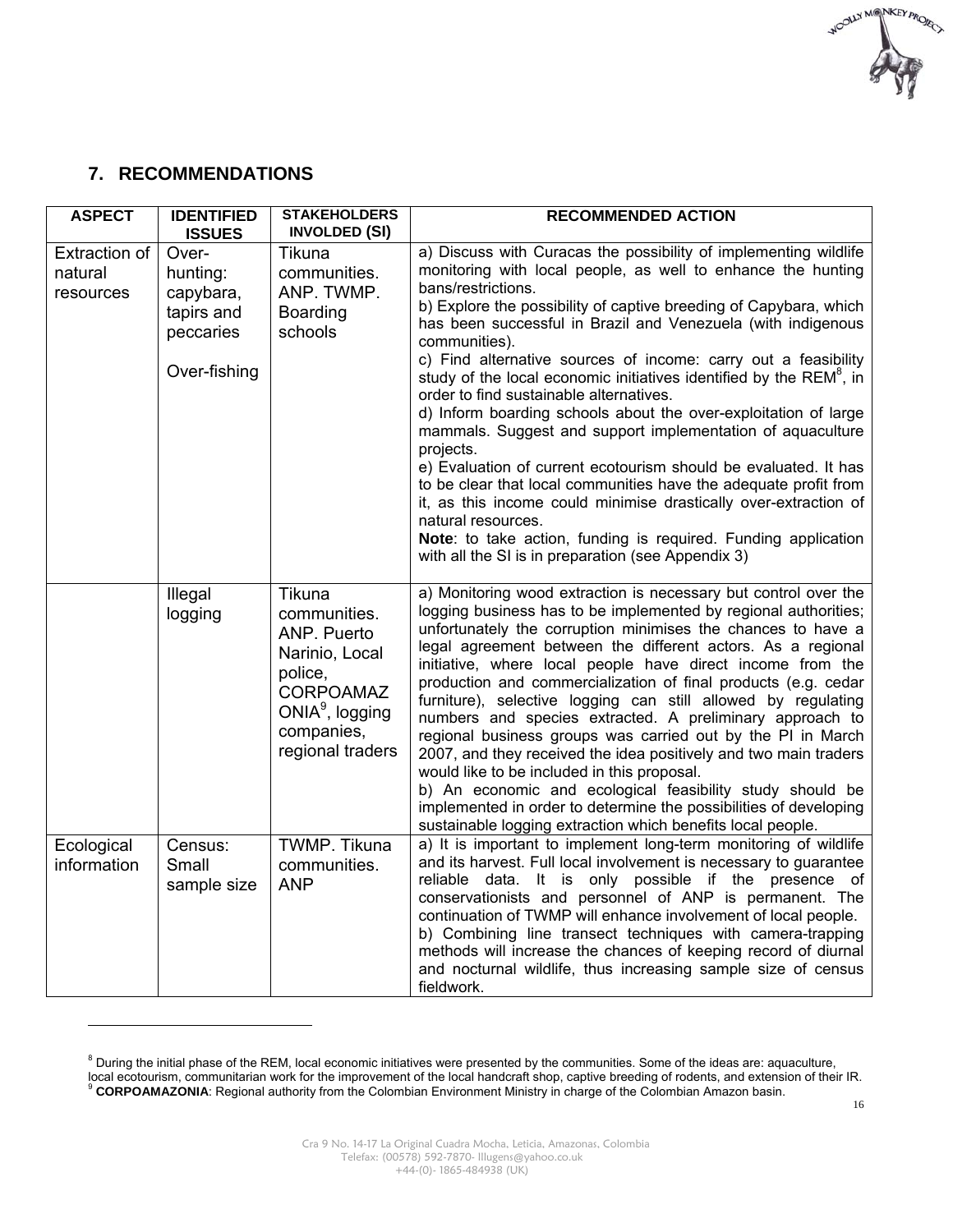|                        |                                                                              |                                                                         | c) To evaluate the conservation status of hervest sensitive<br>species, IUCN criteria has to be fulfilled. Having technical<br>support from the Colombian Red List Authorities (RLA), local<br>environmental organisations could have access to the<br>appropriate tools, such as RAMAS <sup>®10</sup> software. GIS training is<br>vital to complete an accurate GIS database. This information will<br>be indispensable for zoning, sustainable extraction of resources,<br>amongst other conservation strategies.                                                                                                                                                                                                                                                                                                                                                                                                                                                                                                                                                                                                                                     |
|------------------------|------------------------------------------------------------------------------|-------------------------------------------------------------------------|----------------------------------------------------------------------------------------------------------------------------------------------------------------------------------------------------------------------------------------------------------------------------------------------------------------------------------------------------------------------------------------------------------------------------------------------------------------------------------------------------------------------------------------------------------------------------------------------------------------------------------------------------------------------------------------------------------------------------------------------------------------------------------------------------------------------------------------------------------------------------------------------------------------------------------------------------------------------------------------------------------------------------------------------------------------------------------------------------------------------------------------------------------|
|                        | Plant survey                                                                 | <b>TWMP. Tikuna</b><br>communities.<br><b>ANP</b>                       | From January 2007 up to date, TWMP is carrying out a plant<br>survey of key plant species (for wildlife and human use) in order<br>to determine diversity, distribution etc. plant survey should be<br>implemented in neighbouring forests to monitor current<br>deforestation and other environmental threats. This information<br>in necessary for identifying possible opportunities for sustainable<br>logging.                                                                                                                                                                                                                                                                                                                                                                                                                                                                                                                                                                                                                                                                                                                                      |
| Local<br>dissemination | Lack of local<br>involvement<br>for the design<br>of a<br>management<br>plan | Tikuna<br>communities.<br>ANP. TWMP.                                    | a) It has been clear that even if local people manifest their<br>agreement about the REM, no action is taken in order to<br>implement the management plan. The message has to be<br>redirected, from a local person to the community. Thus<br>dissemination of proposals, results, etc, has to be effective, it<br>means that local people understand why a management plan is<br>important to secure their livelihood in the long term. We propose<br>that local leaders work directly with ANP and TWMP, and they<br>will disseminate the information with the use of visual tools<br>(bearing in mind illiteracy). Participatory Video <sup>11</sup> has been<br>implemented by TWMP since April 2007. More equipment and<br>training for local people is necessary to provide complete tools,<br>thus local people will not depend on outsiders to disseminate<br>their own ideas across the SI. Up to date young leaders are<br>actively involved in this process.<br>b)Traditional knowledge has to be transferred to young people in<br>order to combine traditional and ecological information, to<br>understand current environmental dynamics. |
| Follow-up              | Weak<br>monitoring                                                           | Tikuna<br>communities.<br>ANP. TWMP.<br><b>CORPOAMAZO</b><br><b>NIA</b> | The challenges of making effective protection of natural<br>resources by protected areas in developing countries still<br>International funding is mandatory in order to<br>enormous.<br>achieve the<br>design, implementation and monitoring<br>of<br>management plans.<br>Regional initiatives like The Calderon<br>Project (see Appendix 3) are crucial for the conservation of<br>fragile ecosystems like the Amazon rainforest. Even small scale<br>conservation can provide global ecological services especially<br>for climate regulation, use of medicinal plants, etc.                                                                                                                                                                                                                                                                                                                                                                                                                                                                                                                                                                         |

 $\overline{a}$ 

WOOLLY MONKEY PROJECT

<sup>&</sup>lt;sup>10</sup> RAMAS<sup>❤</sup>. This program assigns taxa to Red List Categories according to the rules of the IUCN Red List Criteria and has the advantage of being able to explicitly handle uncertainty in the data (Akçakaya and Ferson, 2001).

<sup>11</sup> **Participatory Video**: Participatory video is a method used to involve community members in creating their own films on issues relevant to them. It is important to make the distinction between PV and documentary making as PV is the production of materials by the communities themselves rather than an interpretation of messages by an "outsider". This means that rights to material, control over its ultimate representation and the decision-making process remains firmly in the hands of the participants (Lunch and Lunch 2006).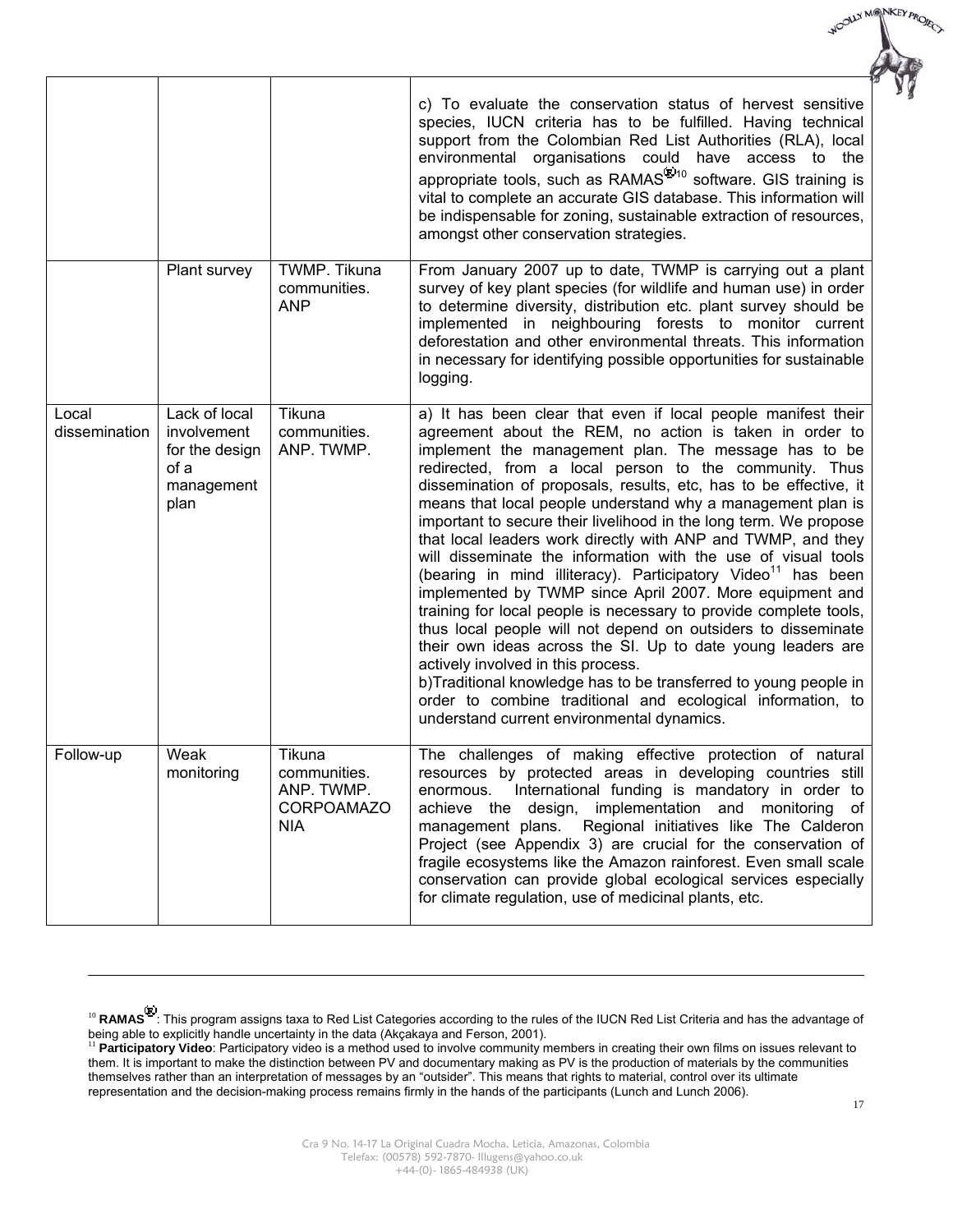

#### **8. CONCLUSIONS**

After two years of data collection it is clear that in order to understand (or at least have preliminary information) the complex seasonal cycles of the Amazon rainforest that affect food availability, wildlife use of space and human's economic dynamics, long-term data has to be collected. Ecological interactions have to be monitored in order to understand how human activities are affecting these interactions, and urgent conservation action has to be implemented. Conducting research along with local communities can be challenging. The main obstacle has been a lack of trust of white people within the community due to the exploitation of the relationship between the two groups in the past by outsiders working in the area. This has, in turn, tainted the Tikuna peoples' view of conservation projects and hindered recent attempts towards cooperation. The communities are dealing with several issues such as cultural identity and land tenure within their own indigenous land, which drastically affect their view and use of natural resources.

The challenges of conservation are huge when socio-political issues are present in the study area, but at the same time to work alongside the Tikuna communities in order to contribute to the solution of those issues is a motivating factor. Quantitative data are critical for San Martin to support their appeal for the extension of their indigenous land. It is important to acknowledge the limitations in acquiring reliable data on wildlife harvest collected by local people. However the implementation of conservation policies/strategies is only achievable when local communities are fully engaged in solving their problems. The fact that local people and Colombian Park System support TWMP in the long-term, granting a research permit till 2009, confirms the need of information and support to solve current issues and the intention of developing a management plan. Environmental law enforcement is crucial to obtain real protection of natural resources. As Terborgh (2002) states, internationalization of conservation could be the only effective way of protecting natural resources. Financial support, technological transfer, training and law enforcement could be achieved only if local, regional, national and international organizations join forces to preserve nature…extinction is forever and time is running out.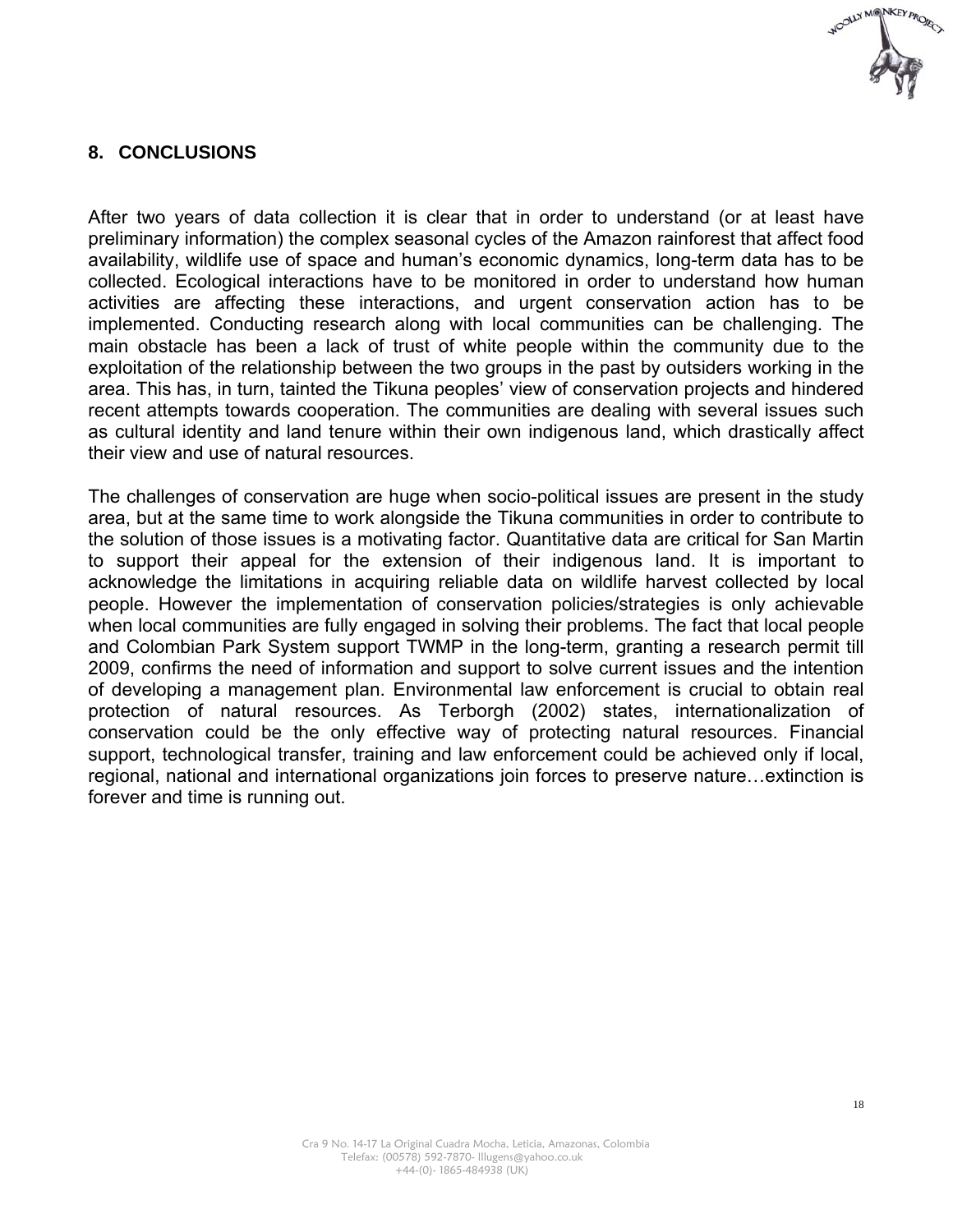

#### **9. REFERENCES**

Akcakaya, H.R. and Ferson, S. 2001. *RAMAS<sup>®</sup> Red List: Threatened Species Classifications under Uncertainty. Version 2.0*. Applied Biomathematics, New York.

Alvard, M. 1994. Conservation by native peoples: prey choices in a depleted habitat. *Human Nature* 5: 127-154

ANP (Amacayacu National Park) and Franco, R. 2006. *El Proceso del REM en el Sector Sur del Parque Amacayacu.* December. 38 pp.

Andresen, E.1999. Seed dispersal by monkeys and the fate of dispersed seeds in a peruvian rain forest. *Biotropica*. 31(1):145-158.

Arias, J.C. unp. data. *Diagnostico y Evaluacion de las Poblaciones de Fauna con Mayor Presion de Caza, en el Sector Sur Del P. N.N. Amacayacu".*

Bodmer, R and Robinson, J. 2004. Evaluating the Sustainability of hunting in the Neotropics. In Silvius KM Bodmer RE and Fragoso JMV, (Eds). *People in Nature: Wildlife conservation in South and Central America.* New York, Columbia Univ Press. pp 299-323.

Brockington, D. and Sullivan, S. 2003. Qualitative research. In R. Scheyvens and D. Storey (eds), *Development Fieldwork: A practical guide.* SAGE publications, London. pp 57-74.

Buckland, S., Anderson, D., Burnham, K. and Laake, J.2001. *Distance Sampling: estimating abundance of biological populations*. Oxford University Press. 432 pp.

Bunyard, P., Maresch, S., Castellanos, D and Renjifo, J.M. 1993. *New Responsabilities*: *The Indigenous People of the Colombian Amazon*. Report prepared by AIDEnvironment and The Ecological Foundation. 148 pp.

Chapman, C.A. and Peres, C.A. 2001. Primate conservation in the new millennium: The role of scientists. *Evolutionary Anthropology* **10**: 16-33.

Colchester, M. 2004. Conservation policy and indigenous peoples. *Environmental Science and Policy* 7:145–153

DANE (Departamento Administrativo Nacional de Estadisitca). 2005b. *Proyecciones de Población, Grupos Etnicos.* Base de Datos. Bogota.

Defler, T. 2004. *Primates of Colombia*. Conservation International, Washington. 550pp

Dew, J.L. 2002. Synecology and seed dispersal in woolly monkeys (*Lagothrix lagothricha poeppigii*) and spider monkeys (*Ateles belzebuth belzebuth*) in Parque Nacional Yasuní, Ecuador. *Diss. Abst. Int*. B62(7): 3041.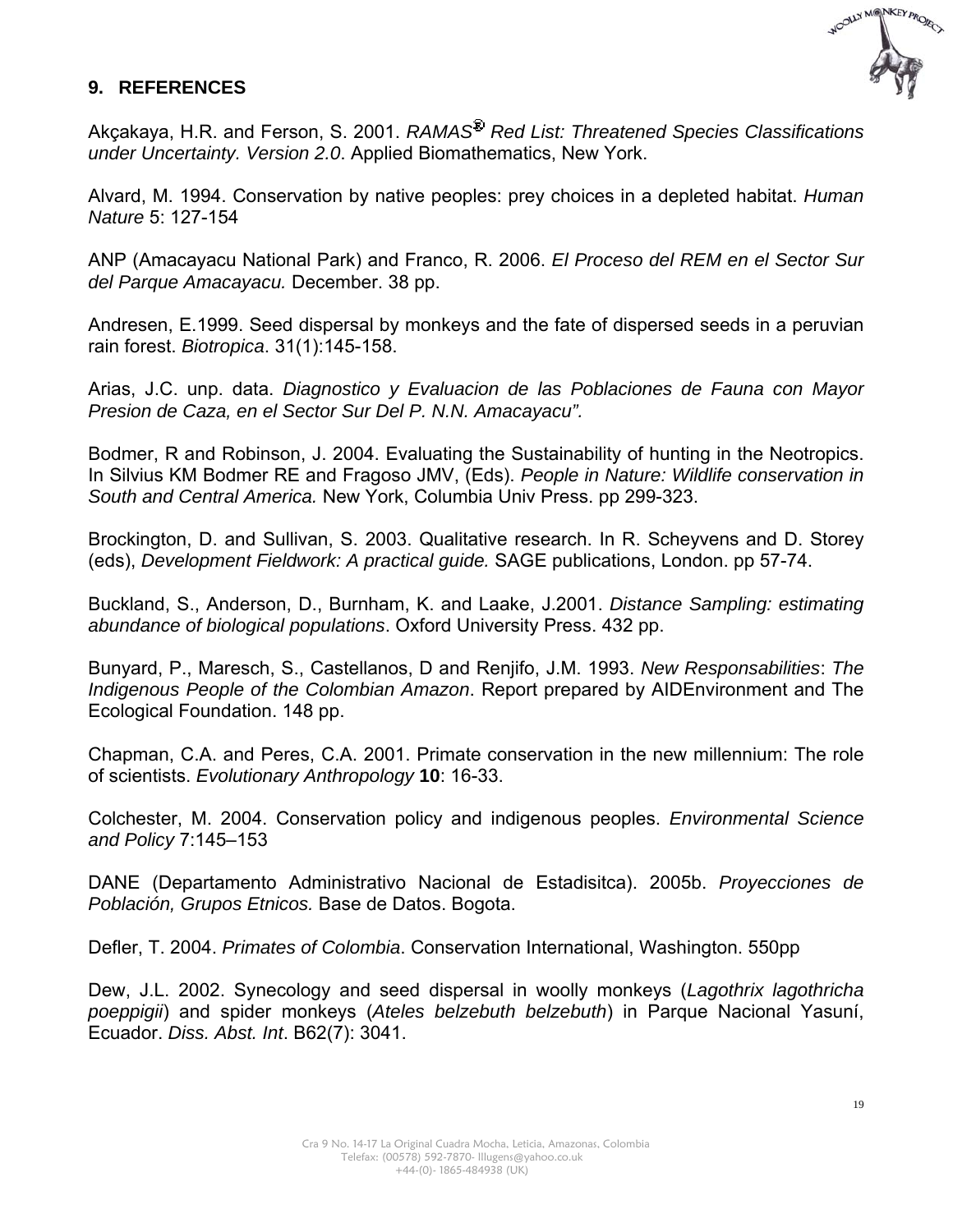

Dillehay, T and Collins, M. 1988. Early cultural evidence from Monte Verde in Chile. *Nature* 332 :150-152.

Galetti, M. 2001. Indians within conservation units: lessons from the Atlantic forest. *Conservation Biology*. Vol. 15 No. 3: 789-790

Hambler, C. 2004. *Conservation: Studies in Biology.* Cambridge University Press. 378 pp.

IGAC, 1999. *Paisajes* fisiográficos de Orinoquía-Amazonía (ORAM) Colombia*. Análisis Geográficos* pp 27–28. Bogotá, Instituto Geogràfico Agustín Codazzi.

IUCN. 2001. Guidelines for Using the IUCN Red List Categories and Criteria. Version 3.1. [Online]. Retrieved on 15 August 2007 from http://www.iucnredlist.org/info/categories\_criteria2001

Keller, R., Turek, M., 1998. *American Indians and National Parks*. University of Arizona Press, Tucson. 319 pp.

Lopez, C. 2000. *Ticunas brasileros, colombianos y peruanos: Etnicidad y nacionalidad en la región de fronteras del alto Amazonas/ Solimões*.Tesis de Doctorado ante Centro de Pesquisa e Pós-graduação sobre América Latina e Caribe -CEPPAC de la Universidad de Brasília - UnB.

Lunch, N. and Luch, C. 2006. *Insights into Participatory Video: a handbook for the field.* Insight. Oxford.124 pp.

Maldonado, A. 2007a. *Status and Conservation of Primates and Other Vertebrates in Amacayacu National Park, Colombian Amazon: A community based research project*. Interim PhD report submitted to WWF Washington. February, 2007. 10 pp

Maldonado, A. 2007b. *Status and Conservation of Primates and Other Vertebrates in Amacayacu National Park, Colombian Amazon: A community based research project*. Final year PhD report submitted to WWF Washington. July, 2007. 10 pp

Michalski, F. and C.A. Peres. 2005. Anthropogenic determinants of primate and carnivore local extinctions in a fragmented forest landscape of southern Amazonia. *Biological Conservation* **124**: 383–396.

Olson, S. and James, H. 1982. Fossil bird from Hawaiian Islands: Evidence for wholesale extinction by man before Western contact. *Science* 217: 633-635.

 Roosevelt, M. Lima da Costa, C. Lopes Machado, M. Michab, N. Mercier, H. Valladas, J. Feathers, W. Barnett, M. Imazio da Silveira, A. Henderson, J. Silva, B. Chernoff, D. S. Reese, J. A. Holman, N. Toth, K. Schick *Science*, New Series, Vol. 272, No. 5260 (Apr. 19, 1996), pp. 373-384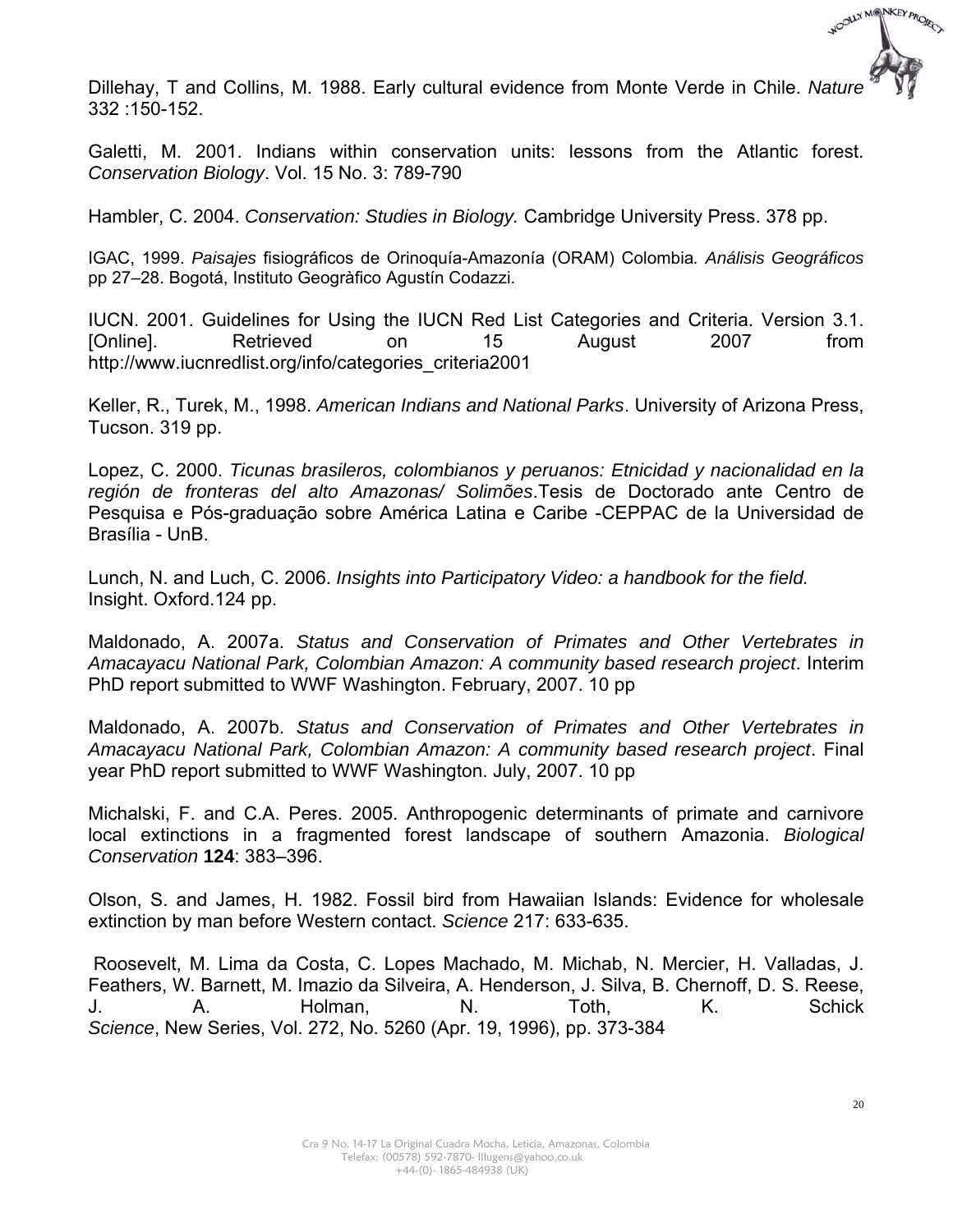

Palacios, E. and Rodriguez, A. 2001. Ranging Pattern and Use of Space in a Group of Red Howler Monkeys (*Alouatta seniculus*) in a Southeastern Colombian Rainforest. *Am. Journal. of Primatol.* 55: 233-251.

Palacios, E. and Peres, C. 2005. Primate Population Densities at Three Amazonian Terra Firme Forests of Southeastern Colombia. *Folia Primatologica* 76(3): 135-145.

Peres, C.A. 1990. Effects of hunting on western Amazonian primate communities. *Biological Conservation* 54: 47-59.

Peres, C.A. 1991. Humboldt's woolly monkeys decimated by hunting in Amazonia. Oryx 25: 89-95.

Peres, C. 1999. General guidelines for standardizing line-transect surveys of tropical forest primates. *Neotropical Primates* 7(1): 11-16.

 Peres C.A. 2000*a*. Effects of subsistence hunting on vertebrate community structure in Amazonian forests. *Conservation Biology* 14:240–253.

Peres C.A. 2000*b*. Evaluating the impact and sustainability of subsistence hunting at multiple Amazonian forest sites. In: Robinson JG, Bennett EL, (eds). *Hunting for sustainability in tropical forests.* New York: Columbia University Press. P 31–57.

Peres,C.A. 2002. Expanding Conservation Areas Networks in the Last Wilderness Frontiers: The Case of the Brazilian Amazonia. In: Terborg, J., Van Schaik, C., Davenport, L. and Rao, M.(eds.). *Making Parks Work: Strategies for Preserving Tropical Nature*. Washington: Island Press. p.137-148.

Peres, C. and Palacios, E. 2007.Basin-Wide Effects of Game Harvest on Vertebrate Population Densities in Amazonian Forests: Implications for Animal-Mediated Seed Dispersal. *Biotropica* 39(3): 304–315

Pimm, S. 1991. *The balance of nature: ecological issues in the conservation of species and communities*. University of Chicago Press, Chicago.

Republic of Colombia. 1990. *Policy of the National Government in defence of the rights of indigenous peoples and the ecological conservation of the Amazon Basin.* Caja Agraria, INCORA, INDERENA and Indigenous Affairs Ministry of Government. Estudio 3, Bogota. 227pp

Robinson, J.G. and Bennett, E.L. 2004. "Having your wildlife and eating it too: an analysis of hunting sustainability across tropical ecosystems." *Animal Conservation* **7**: 397-408.

Robinson, J.G. 2006. Conservation biology and real-world conservation. *Conservation Biology*. Vol 20 N. 3: 658-669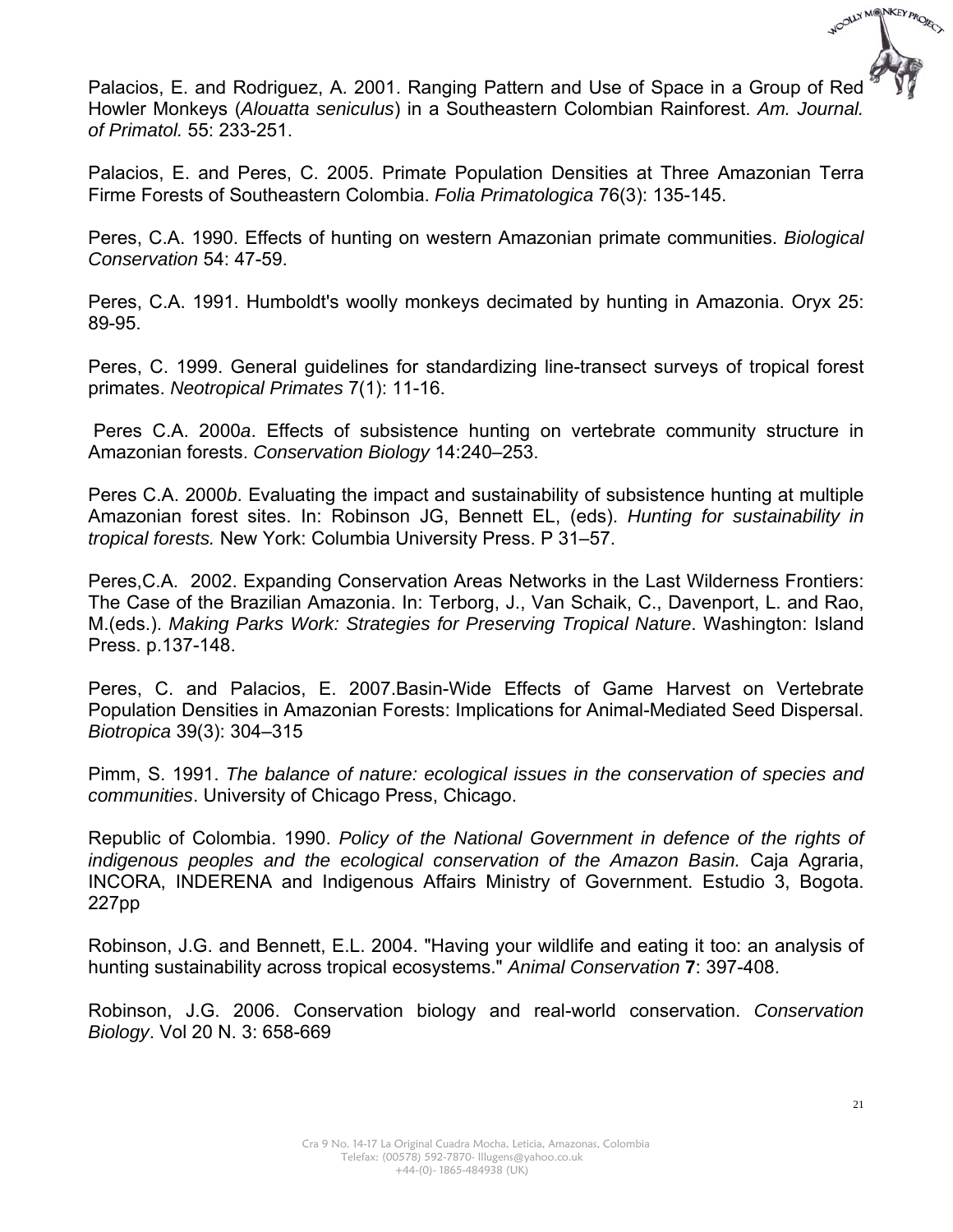

Rylands, A. and Members of the Primate Specialist Group 2000. *Lagothrix lagothricha*. In: IUCN 2006. *2006 IUCN Red List of Threatened Species.* [Online]. Retrieved on 15 August 2007 from: www.iucnredlist.org.

Sinclair, A., Fryxell, J. and Caughley, G. 2006. *Wildlife ecology, conservation and management*. Second edition. Blackwell publishing. pp 469

Smith, N. 1999. The Amazon River Forest: A natural history of plants, animals and people. Oxford University Press. Oxford, New York. pp 208

Standards and Petitions Working Group. 2006. Guidelines for Using the IUCN Red List Categories and Criteria. Version 6.2. Prepared by the Standards and Petitions Working Group of the IUCN SSC Biodiversity Assessments Sub-Committee in December 2006. [Online]. Retrieved on 15 August 2007 from http://app.iucn.org/webfiles/doc/SSC/RedList/RedListGuidelines.pdf.

Stevenson, P.R. 2000. Seed dispersal by woolly monkeys (*Lagothrix lagotricha*) at Tinigua National Park, Colombia: Dispersal distance, germination rates, and dispersal quantity. Am*. J. of Primatology.* 50: 275-289.

Stevenson, P.R. 2002. Frugivory and seed dispersal by woolly monekys (*Lagothrix lagothricha*) at Tinigua Park, Colombia. Ph.D.Thesis. SUNY at Stony Brook, New York.

Stevenson, P. R., Link, A., Ramírez, B. H.2005. Frugivory and seed fate in *Bursera inversa* (Burseraceae) at Tinigua Park, Colombia: Implications for primate conservation. Biotropica. 37 (3): 431-438.

Stevenson, P. R. and Aldana, A. M. unp.data. *Potential effects of forest fragmentation and ateline (Primates) extinction on plant diversity and composition in the western Orinoco basin, Colombia*

Terborgh. J. 2000. The fate of tropical forests: a matter of stewardship. *Conservation Biology* 14: 1358-1361

Terborgh. J. 2002. Overcoming Impediments to Conservation. In: Terborg, J., Van Schaik, C., Davenport, L. and Rao, M.(eds.). *Making Parks Work: Strategies for Preserving Tropical Nature*. Washington: Island Press. p.243-249.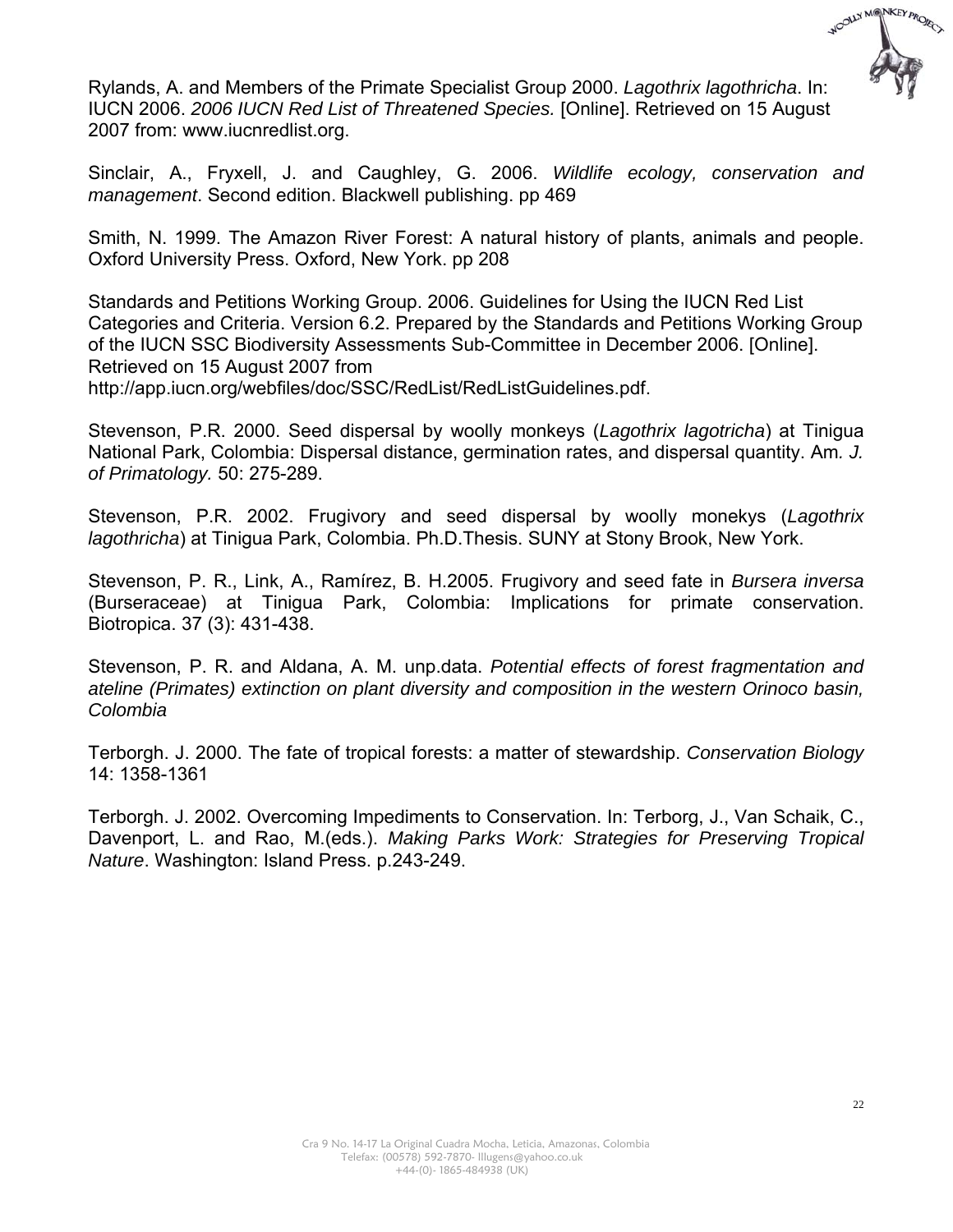





Maps 1 and 2: Colombia, Trapecio amazonico (Colombian trapezium) and Amacayacu Nacional Park



Map 3. Study sites: Agua Pudre and Agua blanca (San Martin) (square). Bacaba and Pucacuro (Mocagua) (triangle). Ome Biological Station and access rutes, from Tabatinga (Brazil) and from Tarapaca (Colombia).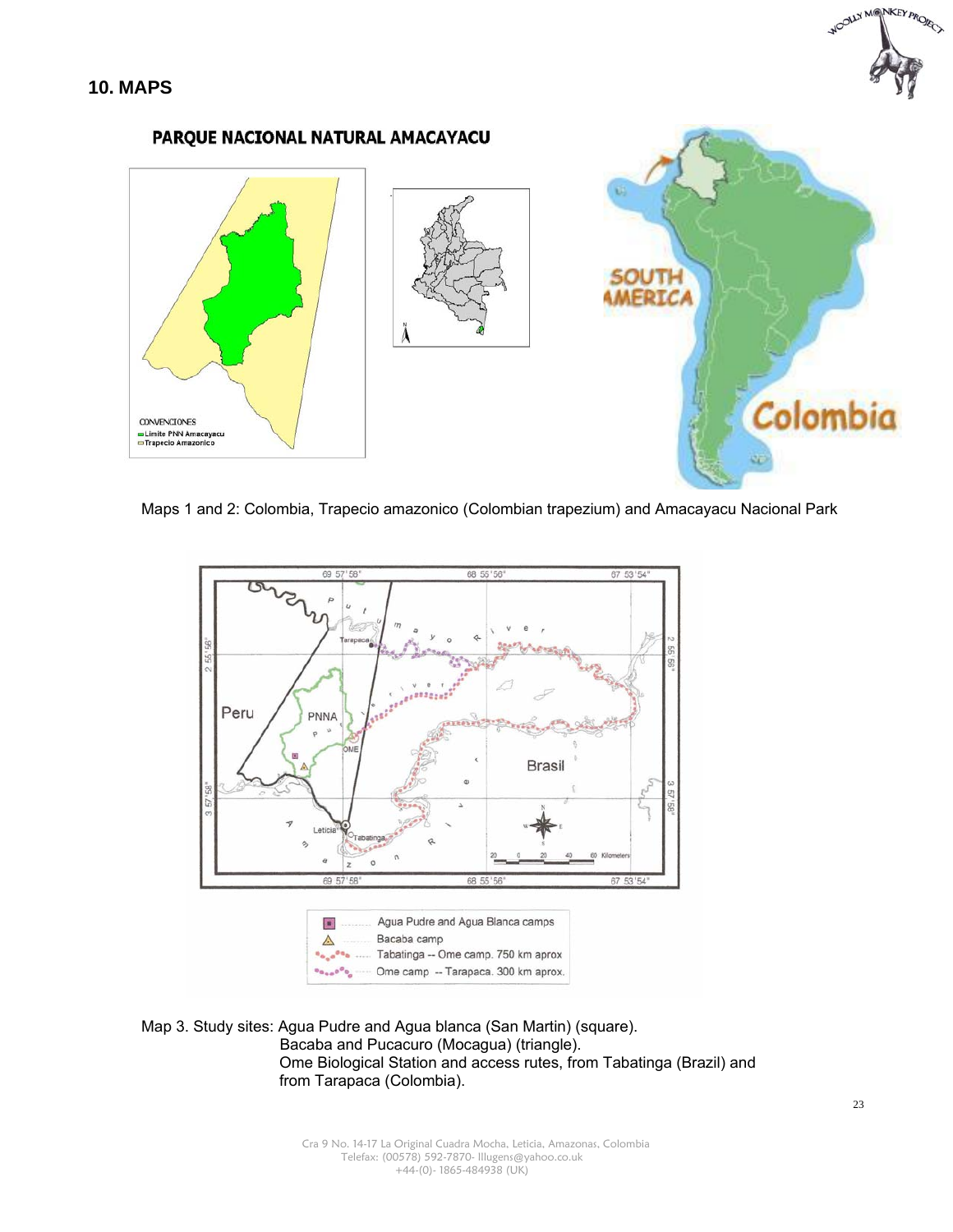# WOOLLY MONKEY PROJECT

#### **11. LIST OF APPENDICES**

- 11.1. Appendix 1: Conservation Awareness Report (By Hannah Parathian MSc)<br>11.2. Appendix 2: TWMP: Research Team 2005-2007
- **11.2.** Appendix 2: TWMP: Research Team 2005-2007
- **11.3.** Appendix 3: Calderon Project Proposal
- **11.4.** Appendix 4: TWMP Dissemintation of Research 2005-2007
- **11.5.** Appendix 5: *Oreonax* Project: Pilot Project Report ( By Noga and Sam Shanee MSc)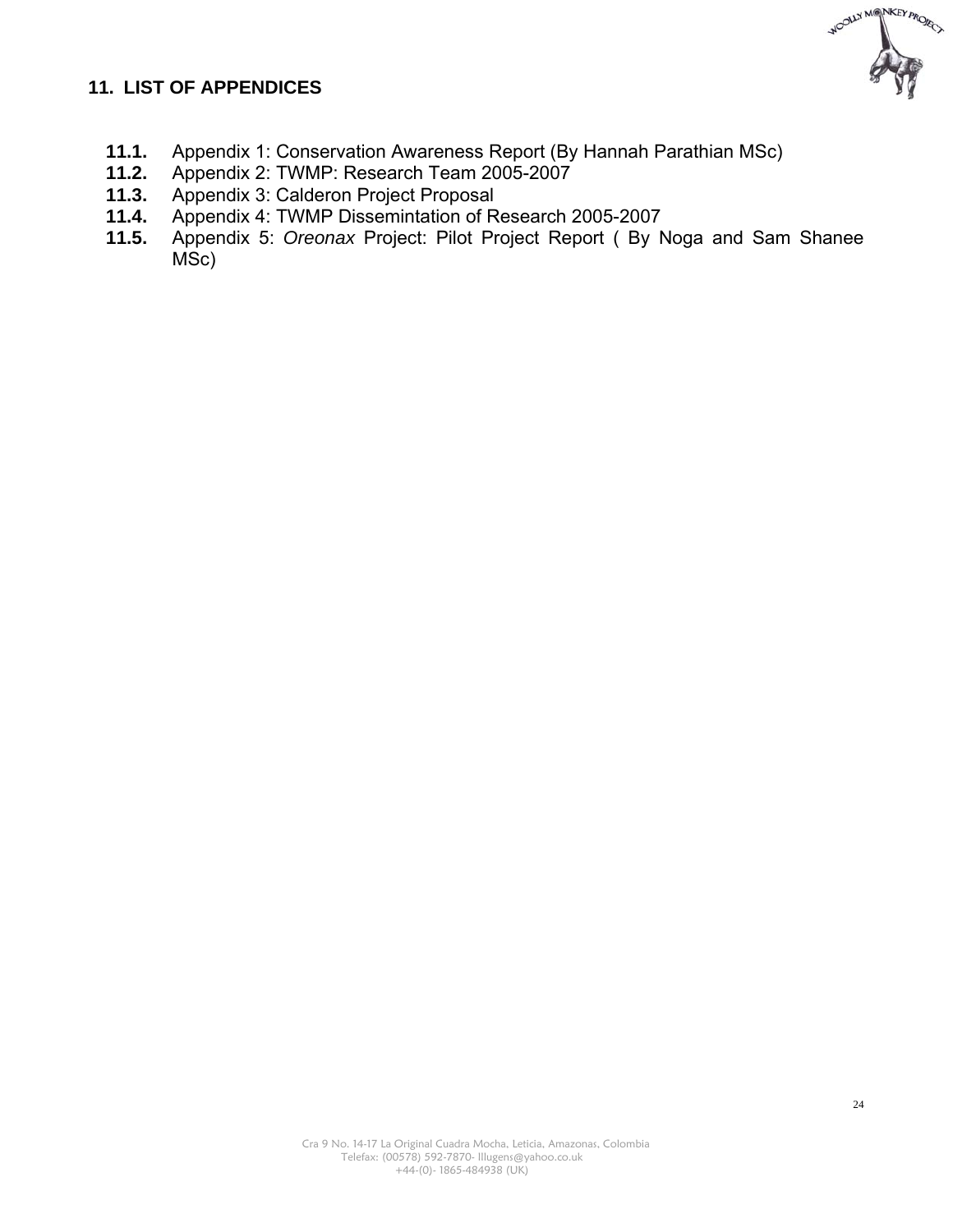#### **TWMP: VOLUNTEER TEAM 2005-2007**

| Hannah Parathia              | UK        | Joined TWMP in 2005 and currently is doing a PhD degree at Oxford Brookes University. Her research focus on     |
|------------------------------|-----------|-----------------------------------------------------------------------------------------------------------------|
| MSc. Primatologist           |           | Local's people perception on wildlife utilization in Mocagua and San Martin, Colombian Amazon.                  |
| <b>Clair Tucker MSc</b>      | <b>UK</b> | Carried out conservation education activities with local people and gave English lessons                        |
| Primatologist                |           |                                                                                                                 |
| Noga Shanee MSc              | Israel    | Carried out census work. After volunteering in TWMP, they went to Peru to conduct a Pilot Project on the        |
| and Sam Shanee               | <b>UK</b> | Conservation status of the yellow tailed woolly monkey and are waiting for funding to implement a long-term     |
| Primatologists               |           | project in Amazonas, Peru.                                                                                      |
| Liz Tyson                    | <b>UK</b> | As the Education Officer of the Monkey Sanctuary Trust (Cornwall, UK) she went to volunteer at TWMP             |
| <b>Environmental Law</b>     |           | carrying out the education activities. Founder of Entropika UK and currently is living in Leticia, coordinating |
|                              |           | education activities with the involvement of local schools, Entropika, ANP and TWMP.                            |
| Andres Barona                | Col       | He is carrying out the plant census fieldwork. Founder of Entropika Colombia. Interpreter (Spanish/English)     |
| Ethno-botanist               |           | during the event Meeting of Minds (UK).                                                                         |
| Lina Pelaez                  | Col       | She carried out census and education fieldwork                                                                  |
| <b>Wildlife Veterinarian</b> |           |                                                                                                                 |
| Juan David                   | Col       | While volunteering for TWMP he collected data for his Biology degree                                            |
| Sanchez                      |           |                                                                                                                 |
| <b>Biologist</b>             |           |                                                                                                                 |
| Andrea Barrera               | Col       | She carried out collaborative fieldwork with TWMP while collecting data for her MSc dissertation. Currently is  |
| MSc. Biologist               |           | starting a PhD degree in the UK                                                                                 |
| Jenny Zambrano               | Col       | She carried out collaborative fieldwork with TWMP while collecting data for her Biology degree. Currently is    |
| <b>Biologist</b>             |           | starting a PhD in USA                                                                                           |
| Maria Jose La Rota.          | Col       | She carried out collaborative fieldwork with TWMP while collecting data for her Biology degree. Looking for MSc |
| <b>Biologist</b>             |           | in USA                                                                                                          |
| Johanna Aldana               | Col       | Carried out census fieldwork and conservation education activities with local people and gave English lessons   |
| <b>Biologist</b>             |           |                                                                                                                 |
| Juliana Ospina               | Col       | Currently is carrying out census fieldwork and education activities with the two Tikuna communities and local   |
| Ecologist                    |           | schools in Leticia alongside Entropika foundation and TWMP                                                      |
| Angela Maldonado             | Col       | Principal Investigator of TWMP. Director of Entropika Foundation and the Calderon Project. Will obtain PhD      |
| MSc PhD (c)                  |           | degree in 2009. Her dissertation topic is the sustainability of hunting in overlapping areas within two Tikuna  |
| Conservationist              |           | communities and ANP.                                                                                            |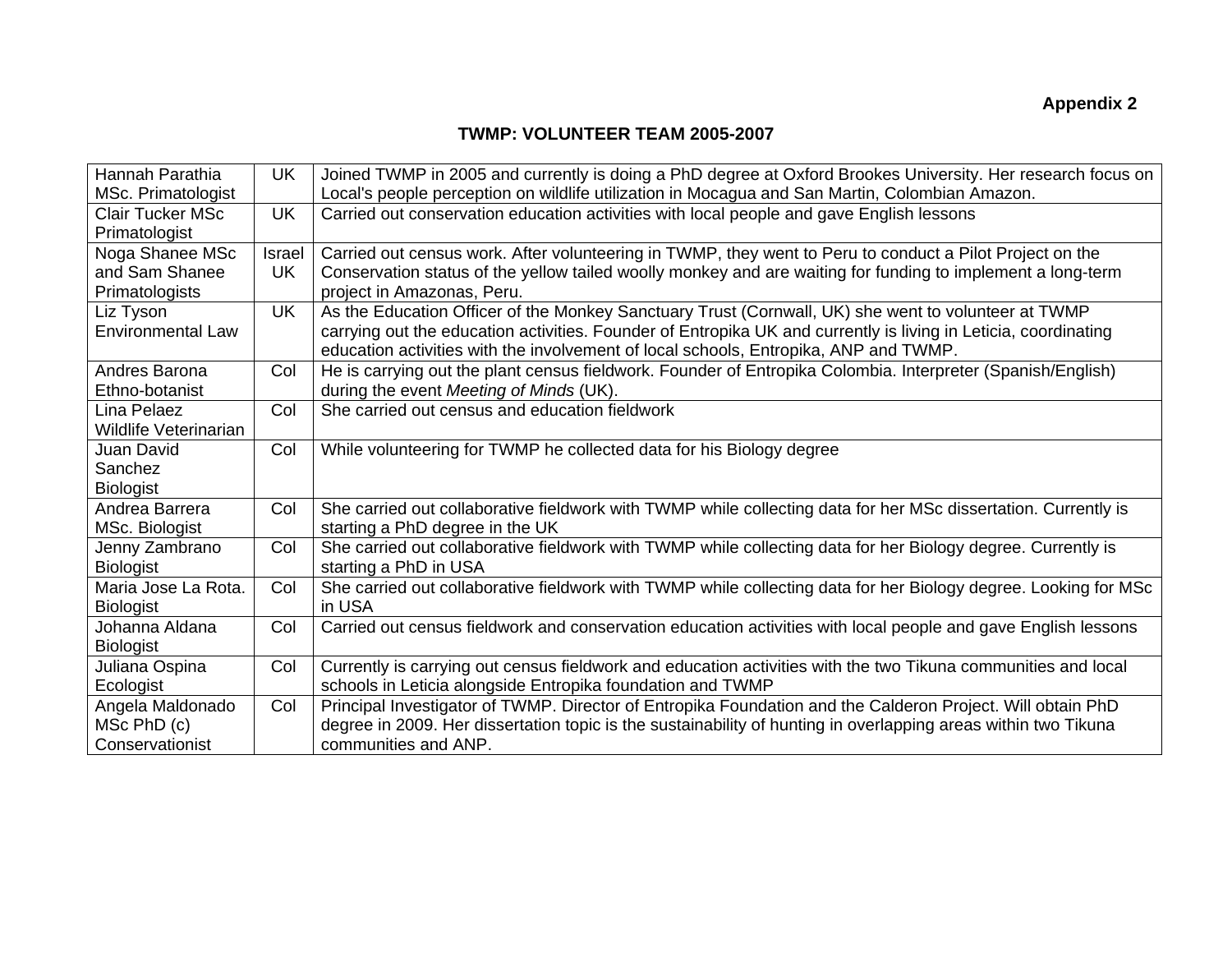## **TWMP: DISSEMINATION OF RESEARCH 2005-2007**

| <b>DATE</b> | <b>DESCRIPTION</b>                                                                        | <b>LOCATION</b>                         |
|-------------|-------------------------------------------------------------------------------------------|-----------------------------------------|
| 06/Sep/07   | Poster Presentation at: 2 <sup>nd</sup> Congress of the European Federation for           | Prague, Czech Republic                  |
|             | Primatology: Assessing the impact of hunting on harvest-sensitive primates                |                                         |
|             | within protected areas and indigenous land in the Colombian Amazon                        |                                         |
| 27/June-    | Cultural and conservation exchange of plant and traditional knowledge                     | Eden Project, Cornwall                  |
| 14/July/07  | between San Martin and the UK                                                             |                                         |
| 22/June/07  | Organisation of conference and Oral Presentation                                          | Meeting of Minds, The Living            |
|             |                                                                                           | Rainforest, Newbury (UK)                |
| May/07      | Oral Presentation.: Conducting community-based research and conservation                  | Research Symposium of Social            |
|             | in the Colombian Amazon: The Woolly Monkey Project                                        | <b>Sciences and Law Oxford Brookes</b>  |
|             |                                                                                           | Univ (Oxford)                           |
| 05/Mar/07   | Workshop with ANP members of staff. Sharing information and planning<br>research for 2008 | ANP (Leticia)                           |
| 25/Feb/07   | General community meeting and workshop (census methods/GPS)                               | San Martin (ANP)                        |
| 16/Feb/07   | General community meeting and workshop (census methods/GPS)                               | Mocagua (ANP)                           |
| 26/Nov/06   | Oral presentation: Evaluacion del Estado de Conservación de la Comunidad                  | Il Congreso Colombiano de               |
|             | de Primates en Zonas de Traslape - Parque Amacayacu, Amazonas.                            | Zoologia Santa Marta, Colombia          |
|             | Información preliminar                                                                    |                                         |
| 12/Sep/06   | General community meeting and workshop (census methods/GPS)                               | San Martin (ANP)                        |
| 04/Sep/06   | General community meeting and workshop (census methods/GPS)                               | Mocagua (ANP)                           |
| 28/Jun/06   | Poster presentation at 21 <sup>st</sup> Congress of the International Primatological      | Entebbe, Uganda                         |
|             | Society: Potential effects of forest fragmentation and ateline (Primates)                 |                                         |
|             | extinction on plant diversity and composition in the western Orinoco basin,               |                                         |
|             | Colombia                                                                                  |                                         |
| 13/May/2006 | Status and conservation of primates and other vertebrates in Amacayacu                    | <b>British Federation of Women</b>      |
|             | National Park.                                                                            | <b>Graduates: Research Presentation</b> |
|             |                                                                                           | Day (London)                            |
| 20/Mar/06   | presentation of the seminar: FINAL PROJECT: preparing, conducting and                     | <b>Primate Conservation Seminar</b>     |
|             | completing field research in a tropical forest TWMP                                       | Series, OBU (Oxford)                    |
| 07/Mar/06   | Oral presentation: Status and Conservation of Primates and Other                          | <b>Oxford Brookes University: Lunch</b> |
|             | Vertebrates in Amacayacu National Park-Colombia - A Community Based                       | time Seminar for Research               |
|             | Project (Work In Progress)                                                                | Students (Oxford)                       |
| 06/Dec/05   | Oral presentation: Community-based research: A powerful tool for Amazon                   | <b>British Federation of Women</b>      |
|             | forest conservation.                                                                      | Graduates (London): Christmas           |